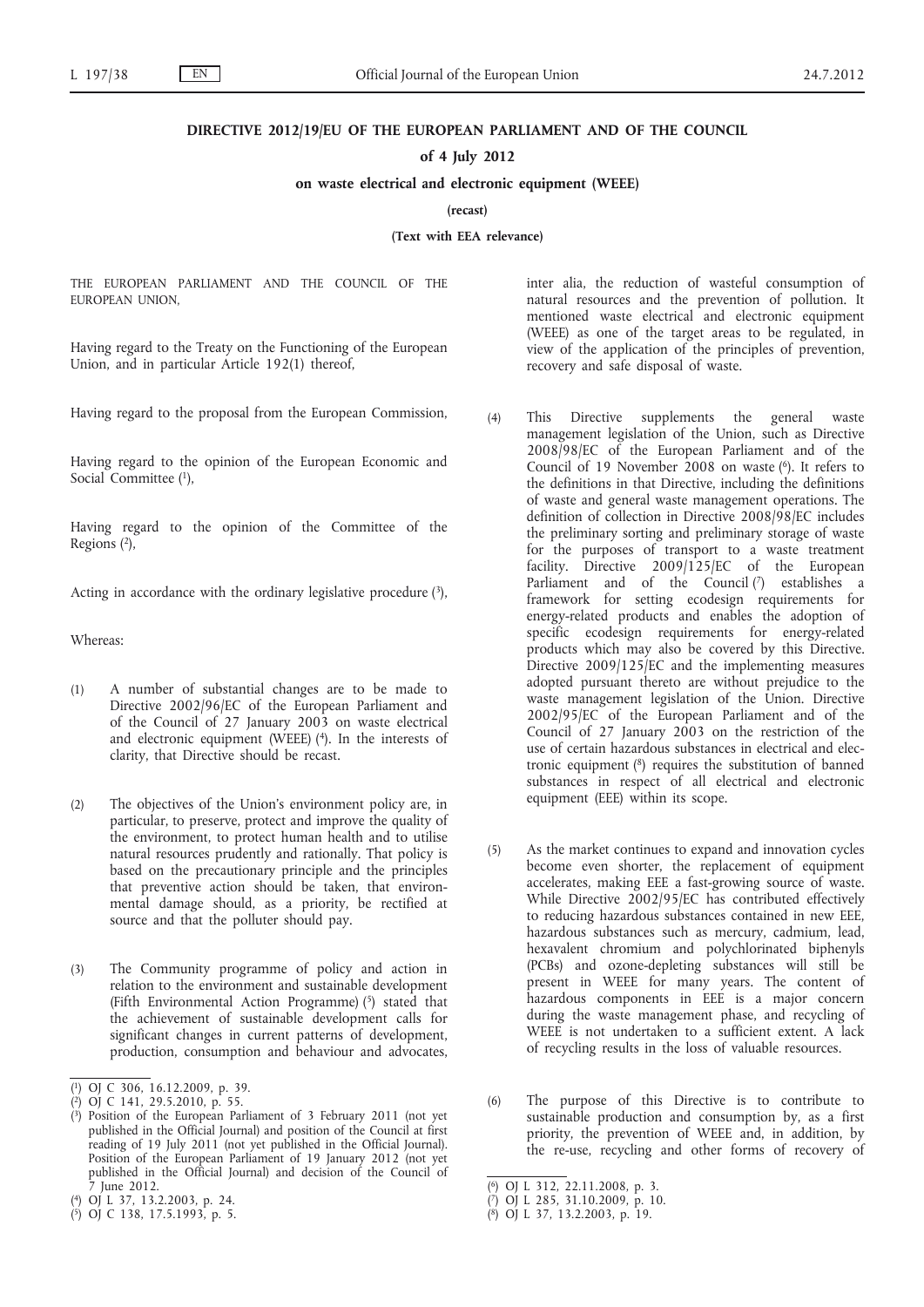such wastes so as to reduce the disposal of waste and to contribute to the efficient use of resources and the retrieval of valuable secondary raw materials. It also seeks to improve the environmental performance of all operators involved in the life cycle of EEE, e.g. producers, distributors and consumers and, in particular, those operators directly involved in the collection and treatment of WEEE. In particular, different national applications of the 'producer responsibility' principle may lead to substantial disparities in the financial burden on economic operators. Having different national policies on the management of WEEE hampers the effectiveness of recycling policies. For that reason, the essential criteria should be laid down at the level of the Union and minimum standards for the treatment of WEEE should be developed.

- (7) The provisions of this Directive should apply to products and producers irrespective of selling technique, including distance and electronic selling. In this connection, the obligations of producers and distributors using distance and electronic selling channels should, as far as is practicable, take the same form, and should be enforced in the same way, as for other distribution channels, in order to avoid those other distribution channels having to bear the costs resulting from this Directive arising from WEEE for which the equipment was sold by distance or electronic selling.
- (8) In order to fulfil the obligations pursuant to this Directive in a given Member State, a producer should be established in that Member State. By exception, to reduce existing barriers to the proper functioning of the internal market and administrative burdens, Member States should allow producers that are not established on their territory, but that are established in another Member State, to appoint an authorised representative to be responsible for fulfilling the obligations of that producer under this Directive. In addition, administrative burdens should be reduced by simplifying registration and reporting procedures and by ensuring that duplicate charges are not levied for registrations within individual Member States.
- (9) This Directive should cover all EEE used by consumers and EEE intended for professional use. This Directive should apply without prejudice to Union legislation on safety and health requirements protecting all actors in contact with WEEE, as well as specific Union waste management legislation, in particular Directive 2006/66/EC of the European Parliament and of the Council of 6 September 2006 on batteries and accumulators and waste batteries and accumulators (1), and Union product design legislation, in particular Directive 2009/125/EC. The preparing for re-use, recovery and recycling of waste cooling equipment and the substances,

mixtures or components thereof should be in accordance with the relevant legislation of the Union, in particular Regulation (EC) No 1005/2009 of the European Parliament and of the Council of 16 September 2009 on substances that deplete the ozone layer (2) and Regulation (EC) No 842/2006 of the European Parliament and of the Council of 17 May 2006 on certain fluorinated greenhouse gases (3). The objectives of this Directive can be achieved without including large-scale fixed installations such as oil platforms, airport luggage transport systems or elevators within its scope. However, any equipment which is not specifically designed and installed as part of those installations, and which can fulfil its function even if it is not part of those installations, should be included in the scope of this Directive. This refers for instance to equipment such as lighting equipment or photovoltaic panels.

- (10) A number of definitions should be included in this Directive in order to specify its scope. However, in the framework of a revision of the scope, the definition of EEE should be further clarified in order to bring Member States' relevant national measures and current, applied and established practices closer together.
- (11) Ecodesign requirements facilitating the re-use, dismantling and recovery of WEEE should be laid down in the framework of measures implementing Directive 2009/125/EC. In order to optimise re-use and recovery through product design, the whole life cycle of the product should be taken into account.
- (12) The establishment, by this Directive, of producer responsibility is one of the means of encouraging design and production of EEE which take into full account and facilitate its repair, possible upgrading, re-use, disassembly and recycling.
- (13) In order to guarantee the safety and health of distributors' personnel involved in the take-back and handling of WEEE, Member States should, in accordance with national and Union legislation on safety and health requirements, determine the conditions under which take-back may be refused by distributors.
- (14) Separate collection is a precondition for ensuring specific treatment and recycling of WEEE and is necessary to achieve the chosen level of protection of human health and the environment in the Union. Consumers have to actively contribute to the success of such collection and should be encouraged to return WEEE. For this purpose,

<sup>(</sup> 1) OJ L 266, 26.9.2006, p. 1.

<sup>(</sup> 2) OJ L 286, 31.10.2009, p. 1.

<sup>(</sup> 3) OJ L 161, 14.6.2006, p. 1.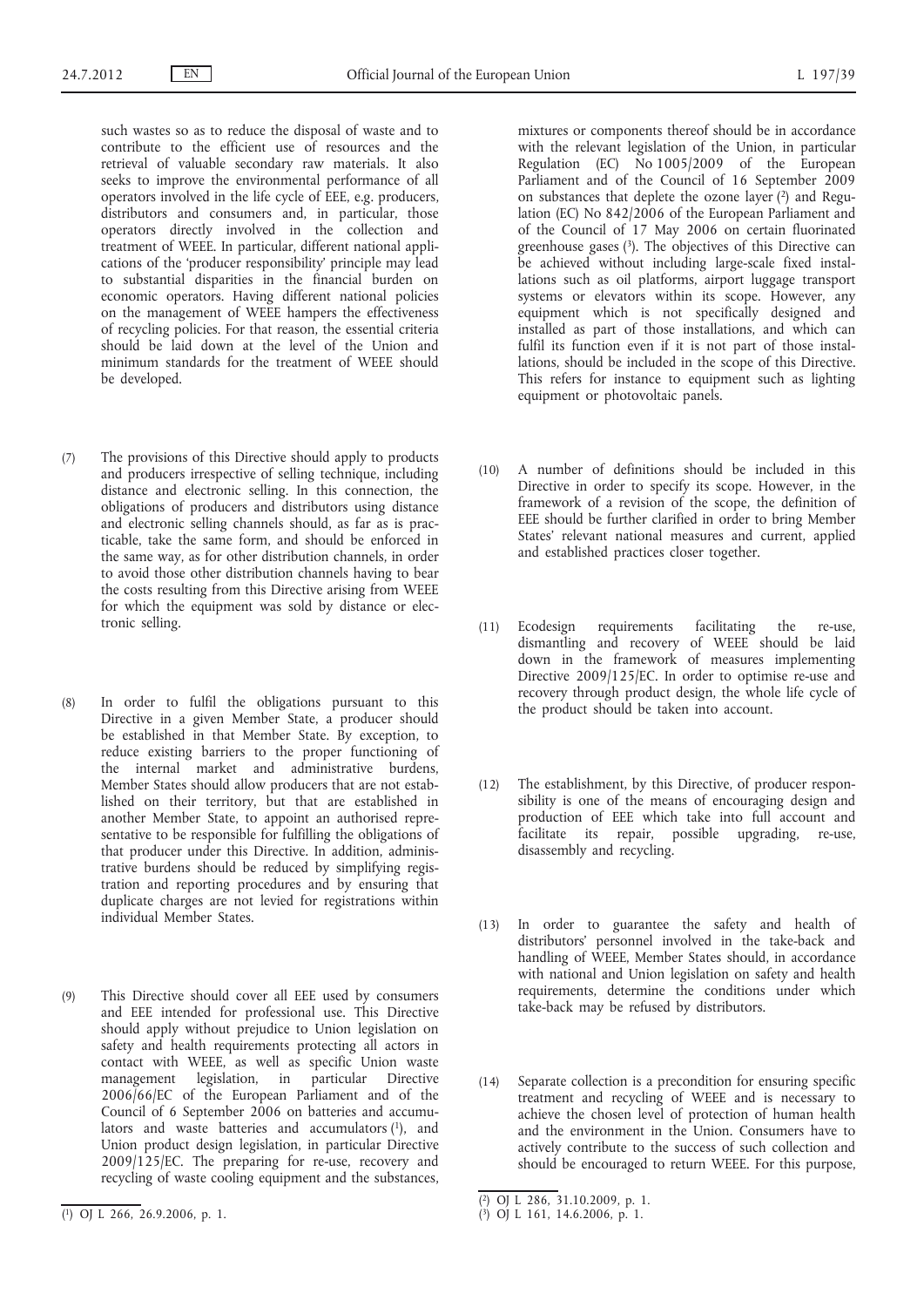convenient facilities should be set up for the return of WEEE, including public collection points, where private households should be able to return their waste at least free of charge. Distributors have an important role in contributing to the success of WEEE collection. Therefore, collection points set up at retail shops for very small WEEE should not be subject to the registration or permit requirements of Directive 2008/98/EC.

- (15) In order to attain the chosen level of protection and the harmonised environmental objectives of the Union, Member States should adopt appropriate measures to minimise the disposal of WEEE as unsorted municipal waste and to achieve a high level of separate collection of WEEE. In order to ensure that Member States strive to set up efficient collection schemes, they should be required to achieve a high level of collection of WEEE, particularly for cooling and freezing equipment containing ozone-depleting substances and fluorinated greenhouse gases, given their high environmental impact and in view of the obligations contained in Regulation (EC) No 842/2006 and Regulation (EC) No 1005/2009. Data included in the impact assessment carried out by the Commission in 2008 show that 65 % of the EEE placed on the market was already separately collected then, but more than half of this was potentially the object of improper treatment and illegal exports, and, even when properly treated, this was not reported. This leads to losses of valuable secondary raw materials, environmental degradation, and provision of inconsistent data. To avoid this, it is necessary to set an ambitious collection target and to ensure that WEEE collected is treated in an environmentally sound way and is correctly reported. It is appropriate to lay down minimum requirements for shipments of used EEE suspected to be WEEE, in the application of which Member States may have regard to any relevant Correspondents' Guidelines elaborated in the context of the implementation of Regulation (EC) No 1013/2006 of the European Parliament and of the Council of 14 June 2006 on shipments of waste  $(1)$ . Such minimum requirements should in any case have the purpose of avoiding unwanted shipments of non-functional EEE to developing countries.
- (16) The setting of ambitious collection targets should be based on the amount of WEEE generated where due account is taken of the differing life cycles of products in the Member States, of non-saturated markets and of EEE with a long life cycle. Therefore, a methodology for calculating collection rates based on WEEE generated should be developed in the near future. According to current estimates, a collection rate of 85 % of WEEE generated is broadly equivalent to a collection rate of 65 % of the average weight of EEE placed on the market in the three preceding years.
- (17) Specific treatment for WEEE is indispensable in order to avoid the dispersion of pollutants in recycled material or

the waste stream. Such treatment is the most effective means of ensuring compliance with the chosen level of protection of the environment of the Union. Any establishment or undertaking carrying out collection, recycling and treatment operations should comply with minimum standards to prevent negative environmental impacts associated with the treatment of WEEE. The best available treatment, recovery and recycling techniques should be used, provided that they ensure human health and a high level of environmental protection. Best available treatment, recovery and recycling techniques may be further defined in accordance with the procedures of Directive 2008/1/EC of the European Parliament and of the Council of 15 January 2008 concerning integrated pollution prevention and control (2).

- (18) The Scientific Committee on Emerging and Newly Identified Health Risks, in its opinion on 'Risk Assessment of Products of Nanotechnology' of 19 January 2009, stated that exposure to nanomaterials that are firmly embedded in large structures, for example in electronic circuits, may occur in the waste phase and during recycling. To control possible risks to human health and the environment from the treatment of WEEE that contains nanomaterials, it is appropriate for the Commission to assess whether specific treatment may be necessary.
- (19) The collection, storage, transport, treatment and recycling of WEEE as well as its preparation for re-use shall be conducted with an approach geared to protecting the environment and human health and preserving raw materials and shall aim at recycling valuable resources contained in EEE with a view to ensuring a better supply of commodities within the Union.
- (20) Where appropriate, priority should be given to preparing for re-use of WEEE and its components, sub-assemblies and consumables. Where this is not preferable, all WEEE collected separately should be sent for recovery, in the course of which a high level of recycling and recovery should be achieved. In addition, producers should be encouraged to integrate recycled material in new equipment.
- (21) The recovery, preparation for re-use and recycling of WEEE should be counted towards the achievement of the targets laid down in this Directive only if that recovery, preparation for re-use or recycling does not conflict with other Union or national legislation applicable to the equipment. Ensuring proper preparation for re-use, recycling and recovery of WEEE is important for sound resource management and will optimise supply of resources.

<sup>(</sup> 1) OJ L 190, 12.7.2006, p. 1. (2) OJ L 24, 29.1.2008, p. 8.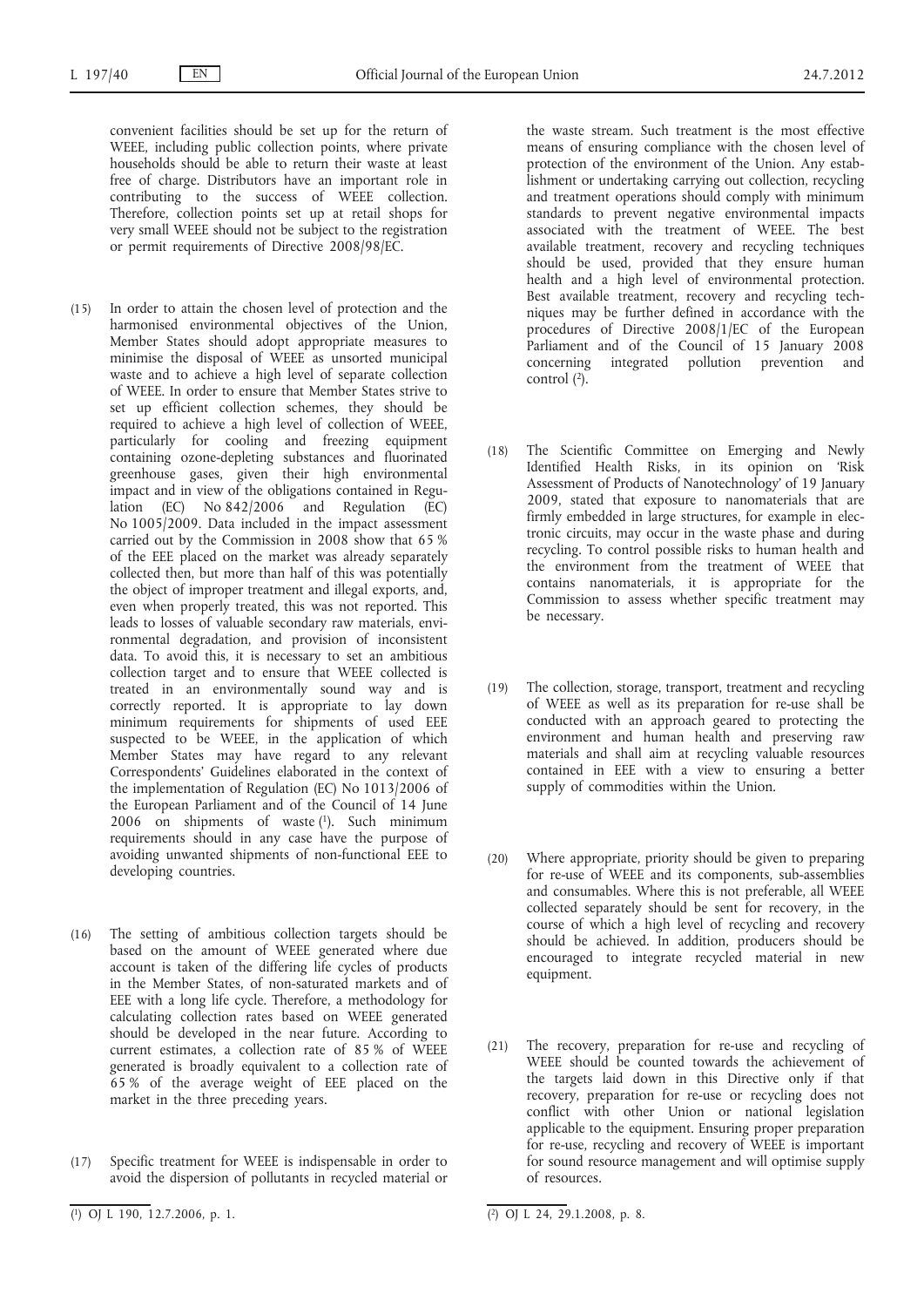- (22) Basic principles with regard to the financing of WEEE management have to be set at the level of the Union, and financing schemes have to contribute to high collection rates, as well as to the implementation of the principle of producer responsibility.
- (23) Users of EEE from private households should have the possibility of returning WEEE at least free of charge. Producers should finance at least the collection from collection facilities, and the treatment, recovery and disposal of WEEE. Member States should encourage producers to take full responsibility for the WEEE collection, in particular by financing the collection of WEEE throughout the entire waste chain, including from private households, in order to avoid separately collected WEEE becoming the object of suboptimal treatment and illegal exports, to create a level playing field by harmonising producer financing across the Union and to shift payment for the collection of this waste from general tax payers to the consumers of EEE, in line with the 'polluter pays' principle. In order to give maximum effect to the concept of producer responsibility, each producer should be responsible for financing the management of the waste from his own products. The producer should be able to choose to fulfil this obligation either individually or by joining a collective scheme. Each producer should, when placing a product on the market, provide a financial guarantee to prevent costs for the management of WEEE from orphan products from falling on society or the remaining producers. The responsibility for the financing of the management of historical waste should be shared by all existing producers through collective financing schemes to which all producers that exist on the market when the costs occur contribute proportionately. Collective financing schemes should not have the effect of excluding niche and low-volume producers, importers and new entrants. Collective schemes could provide for differentiated fees based on how easily products and the valuable secondary raw materials that they contain could be recycled. In the case of products which have a long life cycle and which are now covered by this Directive, such as photovoltaic panels, the best possible use should be made of existing collection and recovery systems, provided that they meet the requirements laid down in this Directive.
- (24) Producers could be allowed to show purchasers, on a voluntary basis at the time of sale of new products, the costs of collecting, treating and disposing of WEEE in an environmentally sound way. This is in line with the Commission Communication on Sustainable Consumption and Production and Sustainable Industrial Policy Action Plan, in particular with regard to smarter consumption and green public procurement.
- (25) Information to users about the requirement not to dispose of WEEE as unsorted municipal waste and to

collect WEEE separately and about the collection systems and their role in the management of WEEE is indispensable for the success of WEEE collection. Such information necessitates the proper marking of EEE which could end up in rubbish bins or similar means of municipal waste collection.

- (26) Information on component and material identification to be provided by producers is important to facilitate the management, and in particular the treatment and recovery or recycling, of WEEE.
- (27) Member States should ensure that inspection and monitoring infrastructure enables the proper implementation of this Directive to be verified, having regard, inter alia, to Recommendation 2001/331/EC of the European Parliament and of the Council of 4 April 2001 providing for minimum criteria for environmental inspections in the Member States  $(1)$ .
- (28) Member States should provide for effective, proportionate and dissuasive penalties to be imposed on natural and legal persons responsible for waste management, where they infringe the provisions of this Directive. Member States should also be able to take action to recover the costs of non-compliance and remedial measures, without prejudice to Directive 2004/35/EC of the European Parliament and of the Council of 21 April 2004 on environmental liability with regard to the prevention and remedying of environmental damage (2).
- (29) Information about the weight of EEE placed on the market in the Union and the rates of collection, preparation for re-use, including as far as possible preparation for re-use of whole appliances, recovery or recycling and export of WEEE collected in accordance with this Directive is necessary to monitor the achievement of the objectives of this Directive. For the purposes of calculating collection rates, a common methodology for the calculation of weight of EEE should be developed to ascertain, inter alia, whether this term includes the actual weight of the entire equipment in the form in which it is marketed, including all components, subassemblies, accessories and consumables but excluding packaging, batteries, instructions for use and manuals.

<sup>(</sup> 1) OJ L 118, 27.4.2001, p. 41.

<sup>(</sup> 2) OJ L 143, 30.4.2004, p. 56.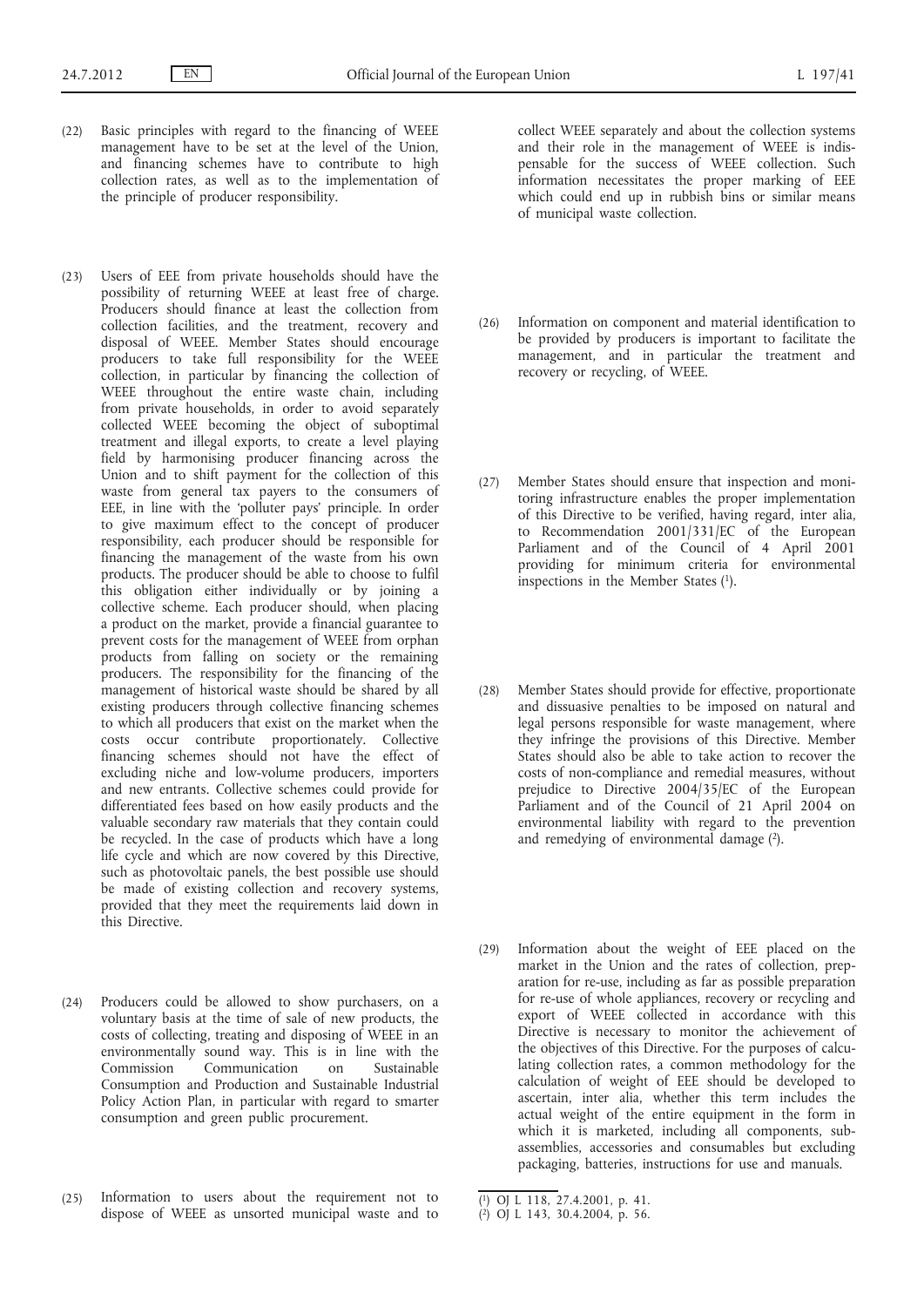- (30) It is appropriate to allow Member States to choose to implement certain provisions of this Directive by means of agreements between the competent authorities and the economic sectors concerned, provided that particular requirements are met.
- (31) In order to address difficulties faced by Member States in achieving the collection rates, to take into account technical and scientific progress and to supplement the provisions on fulfilment of recovery targets, the power to adopt acts in accordance with Article 290 of the Treaty on the Functioning of the European Union (TFEU) should be delegated to the Commission in respect of transitional adjustments for certain Member States, adaptation to technical and scientific progress and the adoption of detailed rules on WEEE exported out of the Union counting towards the fulfilment of recovery targets. It is of particular importance that the Commission carry out appropriate consultations during its preparatory work, including at expert level. The Commission, when preparing and drawing up delegated acts, should ensure a simultaneous, timely and appropriate transmission of relevant documents to the European Parliament and to the Council.
- (32) In order to ensure uniform conditions for the implementation of this Directive, implementing powers should be conferred on the Commission. Those powers should be exercised in accordance with Regulation (EU) No 182/2011 of the European Parliament and of the Council of 16 February 2011 laying down the rules and general principles concerning mechanisms for control by Member States of the Commission's exercise of implementing powers (1).
- (33) The obligation to transpose this Directive into national law should be confined to those provisions which represent a substantive change as compared with the earlier Directives. The obligation to transpose the provisions which are unchanged arises under the earlier Directives.
- (34) In accordance with the Joint Political Declaration of 28 September 2011 of Member States and the Commission on explanatory documents (2), Member States have undertaken to accompany, in justified cases, the notification of their transposition measures with one or more documents explaining the relationship between the components of a directive and the corresponding parts of national transposition instruments. With regard to this Directive, the legislator considers the transmission of such documents to be justified.
- (35) This Directive should be without prejudice to the obligations of the Member States relating to the time limits for transposition into national law and application of the Directives set out in Annex XI, Part B.

(36) Since the objective of this Directive cannot be sufficiently achieved by the Member States and can therefore, by reason of the scale of the problem, be better achieved at the level of the Union, the Union may adopt measures, in accordance with the principle of subsidiarity as set out in Article 5 of the Treaty on European Union. In accordance with the principle of proportionality, as set out in that Article, this Directive does not go beyond what is necessary in order to achieve that objective,

HAVE ADOPTED THIS DIRECTIVE:

#### *Article 1*

### **Subject matter**

This Directive lays down measures to protect the environment and human health by preventing or reducing the adverse impacts of the generation and management of waste from electrical and electronic equipment (WEEE) and by reducing overall impacts of resource use and improving the efficiency of such use in accordance with Articles 1 and 4 of Directive 2008/98/EC, thereby contributing to sustainable development.

#### *Article 2*

#### **Scope**

This Directive shall apply to electrical and electronic equipment (EEE) as follows:

- (a) from 13 August 2012 to 14 August 2018 (transitional period), subject to paragraph 3, to EEE falling within the categories set out in Annex I. Annex II contains an indicative list of EEE which falls within the categories set out in Annex I;
- (b) from 15 August 2018, subject to paragraphs 3 and 4, to all EEE. All EEE shall be classified within the categories set out in Annex III. Annex IV contains a non-exhaustive list of EEE which falls within the categories set out in Annex III (open scope).

2. This Directive shall apply without prejudice to the requirements of Union legislation on safety and health, on chemicals, in particular Regulation (EC) No 1907/2006 of the European Parliament and of the Council of 18 December 2006 concerning the Registration, Evaluation, Authorisation and Restriction of Chemicals (REACH), establishing a European Chemicals Agency  $(3)$ , as well as of specific Union waste management or product design legislation.

- 3. This Directive shall not apply to any of the following EEE:
- (a) equipment which is necessary for the protection of the essential interests of the security of Member States, including arms, munitions and war material intended for specifically military purposes;

<sup>(</sup> 1) OJ L 55, 28.2.2011, p. 13.

<sup>(</sup> 2) OJ C 369, 17.12.2011, p. 14. (3) OJ L 396, 30.12.2006, p. 1.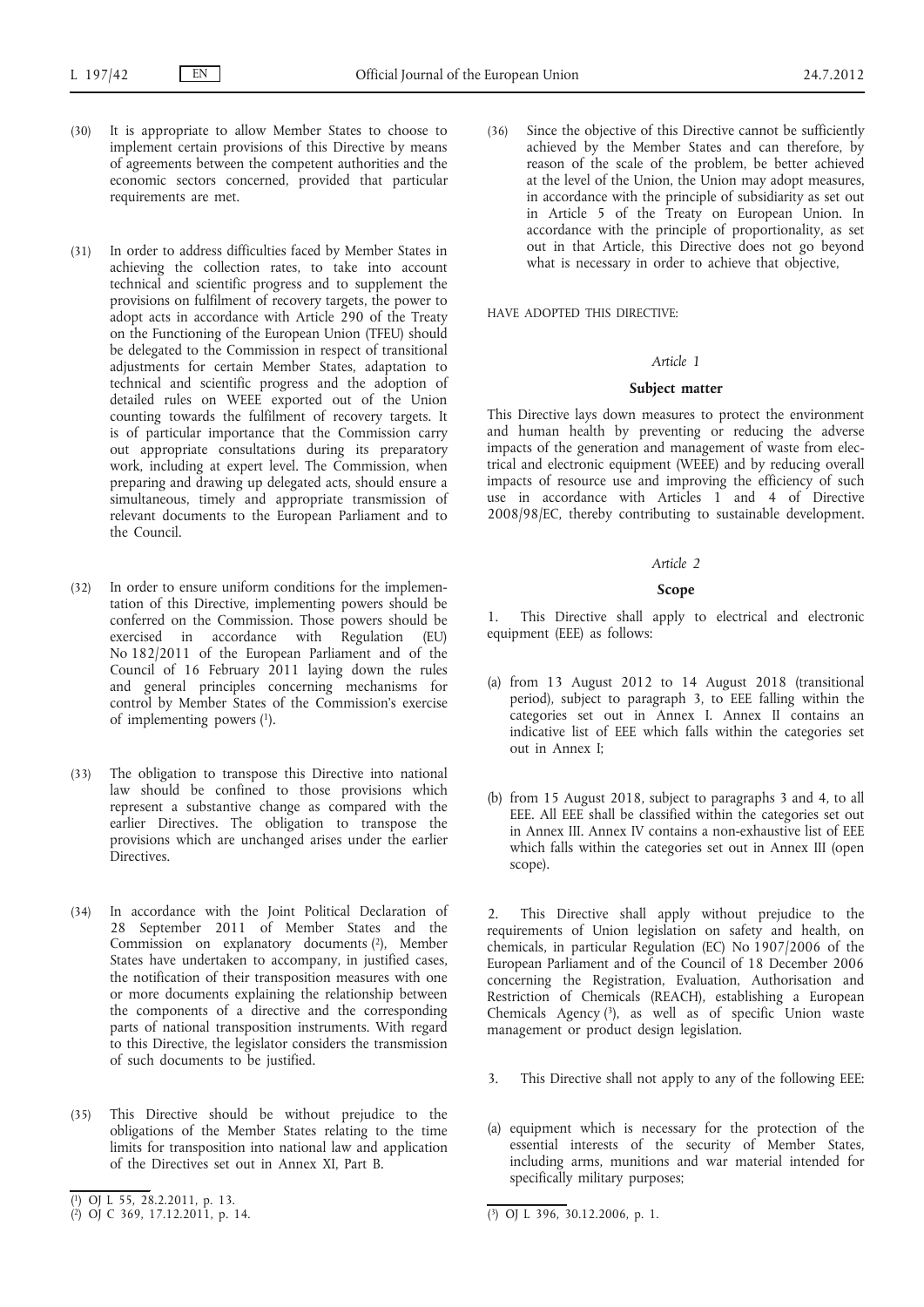- (b) equipment which is specifically designed and installed as part of another type of equipment that is excluded from or does not fall within the scope of this Directive, which can fulfil its function only if it is part of that equipment;
- (c) filament bulbs.

4. In addition to the equipment specified in paragraph 3, from 15 August 2018, this Directive shall not apply to the following EEE:

- (a) equipment designed to be sent into space;
- (b) large-scale stationary industrial tools;
- (c) large-scale fixed installations, except any equipment which is not specifically designed and installed as part of those installations;
- (d) means of transport for persons or goods, excluding electric two-wheel vehicles which are not type-approved;
- (e) non-road mobile machinery made available exclusively for professional use;
- (f) equipment specifically designed solely for the purposes of research and development that is only made available on a business-to-business basis;
- (g) medical devices and in vitro diagnostic medical devices, where such devices are expected to be infective prior to end of life, and active implantable medical devices.

5. No later than 14 August 2015, the Commission shall review the scope of this Directive set out in point (b) of paragraph 1, including the parameters to distinguish between large and small equipment in Annex III, and shall present a report thereon to the European Parliament and to the Council. The report shall be accompanied by a legislative proposal, if appropriate.

## *Article 3*

#### **Definitions**

1. For the purposes of this Directive, the following definitions shall apply:

(a) 'electrical and electronic equipment' or 'EEE' means equipment which is dependent on electric currents or electromagnetic fields in order to work properly and equipment for the generation, transfer and measurement of such currents and fields and designed for use with a voltage rating not exceeding 1 000 volts for alternating current and 1 500 volts for direct current;

- (b) 'large-scale stationary industrial tools' means a large size assembly of machines, equipment, and/or components, functioning together for a specific application, permanently installed and de-installed by professionals at a given place, and used and maintained by professionals in an industrial manufacturing facility or research and development facility;
- (c) 'large-scale fixed installation' means a large-size combination of several types of apparatus and, where applicable, other devices, which:
	- (i) are assembled, installed and de-installed by professionals;
	- (ii) are intended to be used permanently as part of a building or a structure at a pre-defined and dedicated location; and
	- (iii) can only be replaced by the same specifically designed equipment;
- (d) 'non-road mobile machinery' means machinery, with onboard power source, the operation of which requires either mobility or continuous or semi-continuous movement between a succession of fixed working locations while working;
- (e) 'waste electrical and electronic equipment' or 'WEEE' means electrical or electronic equipment which is waste within the meaning of Article 3(1) of Directive 2008/98/EC, including all components, sub-assemblies and consumables which are part of the product at the time of discarding;
- (f) 'producer' means any natural or legal person who, irrespective of the selling technique used, including distance communication within the meaning of Directive 97/7/EC of the European Parliament and of the Council of 20 May 1997 on the protection of consumers in respect of distance contracts  $(1)$ :
	- (i) is established in a Member State and manufactures EEE under his own name or trademark, or has EEE designed or manufactured and markets it under his name or trademark within the territory of that Member State;
	- (ii) is established in a Member State and resells within the territory of that Member State, under his own name or trademark, equipment produced by other suppliers, a reseller not being regarded as the 'producer' if the brand of the producer appears on the equipment, as provided for in point (i);

<sup>(</sup> 1) OJ L 144, 4.6.1997, p. 19.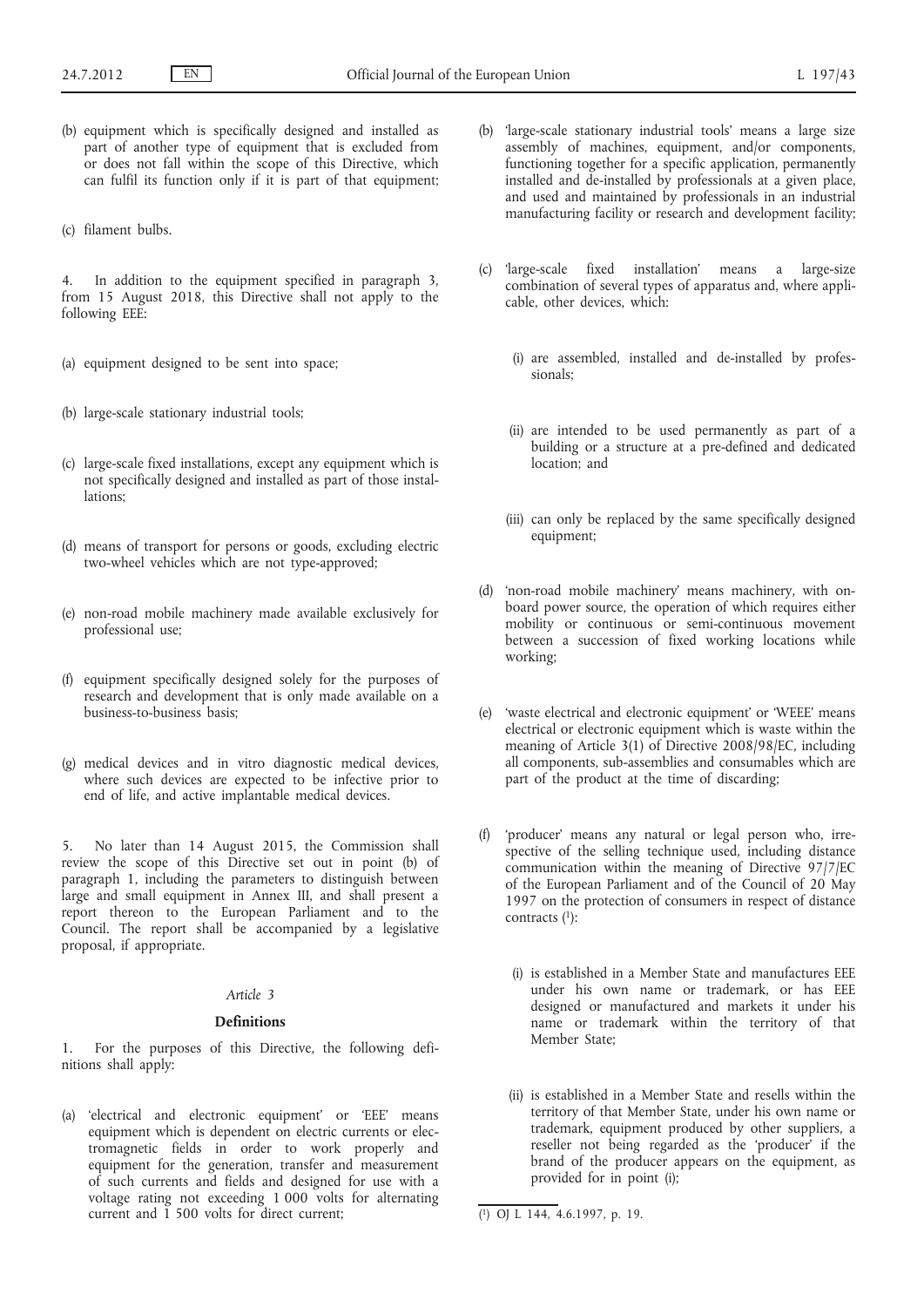- (iii) is established in a Member State and places on the market of that Member State, on a professional basis, EEE from a third country or from another Member State; or
- (iv) sells EEE by means of distance communication directly to private households or to users other than private households in a Member State, and is established in another Member State or in a third country.

Whoever exclusively provides financing under or pursuant to any finance agreement shall not be deemed to be a 'producer' unless he also acts as a producer within the meaning of points (i) to (iv);

- (g) 'distributor' means any natural or legal person in the supply chain, who makes an EEE available on the market. This definition does not prevent a distributor from being, at the same time, a producer within the meaning of point (f);
- (h) 'WEEE from private households' means WEEE which comes from private households and WEEE which comes from commercial, industrial, institutional and other sources which, because of its nature and quantity, is similar to that from private households. Waste from EEE likely to be used by both private households and users other than private households shall in any event be considered to be WEEE from private households;
- (i) 'finance agreement' means any loan, lease, hiring or deferred sale agreement or arrangement relating to any equipment whether or not the terms of that agreement or arrangement or any collateral agreement or arrangement provide that a transfer of ownership of that equipment will or may take place;
- (j) 'making available on the market' means any supply of a product for distribution, consumption or use on the market of a Member State in the course of a commercial activity, whether in return for payment or free of charge;
- (k) 'placing on the market' means the first making available of a product on the market within the territory of a Member State on a professional basis;
- 'removal' means manual, mechanical, chemical or metallurgic handling with the result that hazardous substances, mixtures and components are contained in an identifiable stream or are an identifiable part of a stream within the treatment process. A substance, mixture or component is identifiable if it can be monitored to verify environmentally safe treatment;
- (m) 'medical device' means a medical device or accessory within the meaning of, respectively, point (a) or (b) of Article 1(2) of Council Directive 93/42/EEC of 14 June 1993 concerning medical devices (1) which is EEE;
- (n) 'in vitro diagnostic medical device' means an in vitro diagnostic device or accessory within the meaning of, respectively, point (b) or (c) of Article 1(2) of Directive 98/79/EC of the European Parliament and of the Council of 27 October 1998 on in vitro diagnostic medical devices (2) which is EEE;
- (o) 'active implantable medical device' means an active implantable medical device within the meaning of point (c) of Article 1(2) of Council Directive  $90/385/EE\overline{C}$  of 20 June 1990 on the approximation of the laws of the Member States relating to active implantable medical devices (3) which is EEE.

2. In addition, the definitions of 'hazardous waste', 'collection', 'separate collection', 'prevention', 're-use', 'treatment', 'recovery', 'preparing for re-use', 'recycling' and 'disposal' laid down in Article 3 of Directive 2008/98/EC shall apply.

#### *Article 4*

### **Product design**

Member States shall, without prejudice to the requirements of Union legislation on the proper functioning of the internal market and on product design, including Directive 2009/125/EC, encourage cooperation between producers and recyclers and measures to promote the design and production of EEE, notably in view of facilitating re-use, dismantling and recovery of WEEE, its components and materials. In this context, Member States shall take appropriate measures so that the ecodesign requirements facilitating re-use and treatment of WEEE established in the framework of Directive 2009/125/EC are applied and producers do not prevent, through specific design features or manufacturing processes, WEEE from being re-used, unless such specific design features or manufacturing processes present overriding advantages, for example, with regard to the protection of the environment and/or safety requirements.

## *Article 5*

#### **Separate collection**

1. Member States shall adopt appropriate measures to minimise the disposal of WEEE in the form of unsorted municipal waste, to ensure the correct treatment of all collected WEEE and to achieve a high level of separate collection of WEEE, notably, and as a matter of priority, for temperature exchange equipment containing ozone-depleting substances and fluorinated greenhouse gases, fluorescent lamps containing mercury, photovoltaic panels and small equipment as referred to in categories 5 and 6 of Annex III.

<sup>(</sup> 1) OJ L 169, 12.7.1993, p. 1.

<sup>(</sup> 2) OJ L 331, 7.12.1998, p. 1.

<sup>(</sup> 3) OJ L 189, 20.7.1990, p. 17.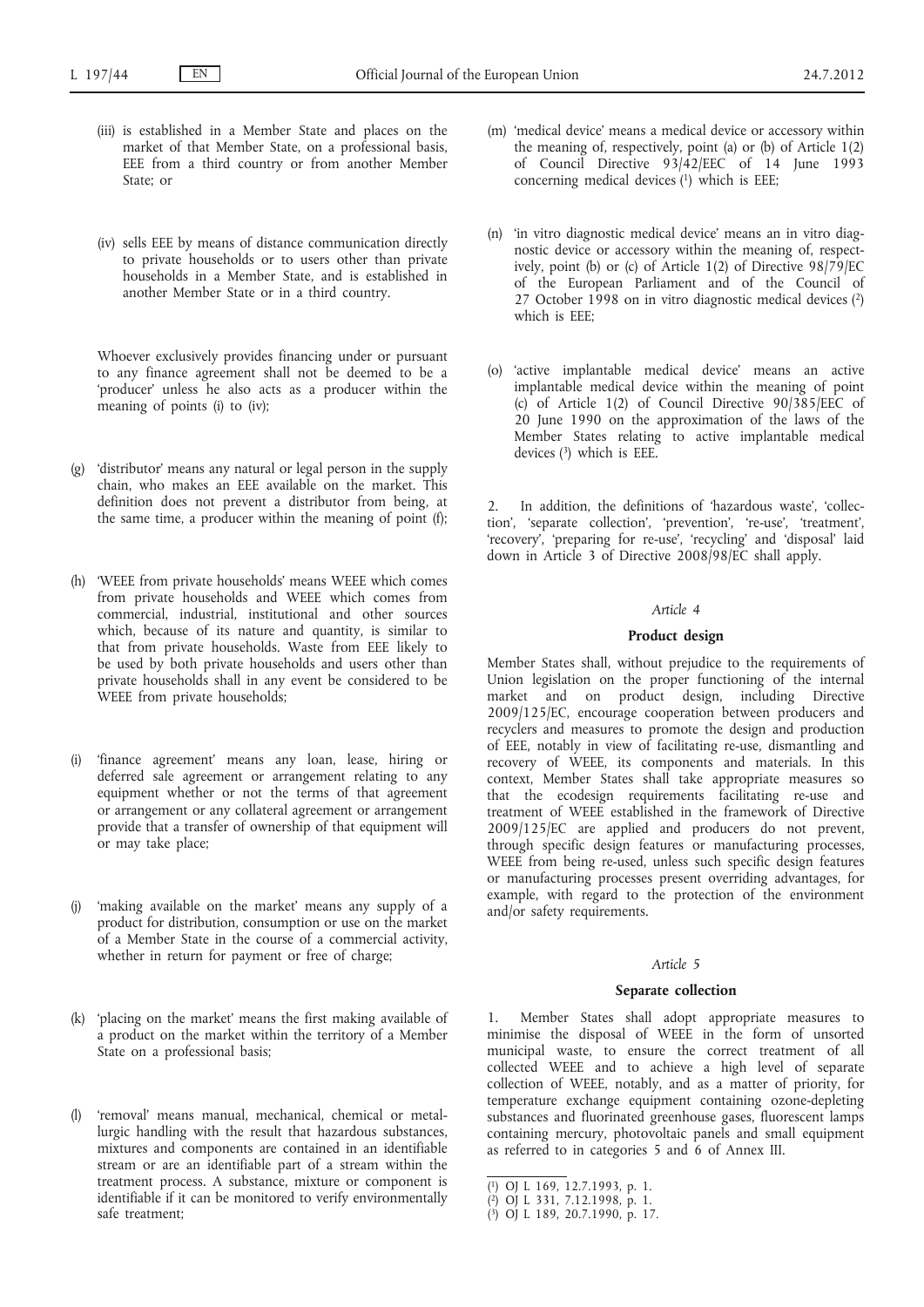2. For WEEE from private households, Member States shall ensure that:

- (a) systems are set up allowing final holders and distributors to return such waste at least free of charge. Member States shall ensure the availability and accessibility of the necessary collection facilities, taking into account, in particular, the population density;
- (b) when supplying a new product, distributors are responsible for ensuring that such waste can be returned to the distributor at least free of charge on a one-to-one basis as long as the equipment is of equivalent type and has fulfilled the same functions as the supplied equipment. Member States may derogate from this provision provided that they ensure that returning the WEEE is not thereby made more difficult for the final holder and that it remains free of charge for the final holder. Member States making use of this derogation shall inform the Commission thereof;
- (c) distributors provide for the collection, at retail shops with sales areas relating to EEE of at least  $400 \text{ m}^2$ , or in their immediate proximity, of very small WEEE (no external dimension more than 25 cm) free of charge to end-users and with no obligation to buy EEE of an equivalent type, unless an assessment shows that alternative existing collection schemes are likely to be at least as effective. Such assessments shall be available to the public. WEEE collected shall be properly treated in accordance with Article 8;
- (d) without prejudice to points (a), (b) and (c), producers are allowed to set up and to operate individual and/or collective take-back systems for WEEE from private households provided that these are in line with the objectives of this Directive;
- (e) having regard to national and Union health and safety standards, WEEE that presents a health and safety risk to personnel because of contamination may be refused for return under points (a), (b) and (c). Member States shall make specific arrangements for such WEEE.

Member States may provide for specific arrangements for the return of WEEE pursuant to points (a), (b) and (c) for cases in which the equipment does not contain its essential components or if the equipment contains waste other than WEEE.

3. Member States may designate the operators that are allowed to collect WEEE from private households as referred to in paragraph 2.

4. Member States may require that the WEEE deposited at collection facilities referred to in paragraphs 2 and 3 is handed over to producers or third parties acting on their behalf or is handed over, for purposes of preparing for re-use, to designated establishments or undertakings.

In the case of WEEE other than WEEE from private households, and without prejudice to Article 13, Member States shall ensure that producers or third parties acting on their behalf provide for the collection of such waste.

## *Article 6*

#### **Disposal and transport of collected WEEE**

1. Member States shall prohibit the disposal of separately collected WEEE which has not yet undergone the treatment specified in Article 8.

Member States shall ensure that the collection and transport of separately collected WEEE is carried out in a way which allows optimal conditions for preparing for re-use, recycling and the confinement of hazardous substances.

In order to maximise preparing for re-use, Member States shall promote that, prior to any further transfer, collection schemes or facilities provide, where appropriate, for the separation at the collection points of WEEE that is to be prepared for re-use from other separately collected WEEE, in particular by granting access for personnel from re-use centres.

## *Article 7*

#### **Collection rate**

1. Without prejudice to Article 5(1), each Member State shall ensure the implementation of the 'producer responsibility' principle and, on that basis, that a minimum collection rate is achieved annually. From 2016, the minimum collection rate shall be 45 % calculated on the basis of the total weight of WEEE collected in accordance with Articles 5 and 6 in a given year in the Member State concerned, expressed as a percentage of the average weight of EEE placed on the market in the three preceding years in that Member State. Member States shall ensure that the volume of WEEE collected evolves gradually during the period from 2016 to 2019, unless the collection rate laid down in the second subparagraph has already been achieved.

From 2019, the minimum collection rate to be achieved annually shall be 65 % of the average weight of EEE placed on the market in the three preceding years in the Member State concerned, or alternatively 85 % of WEEE generated on the territory of that Member State.

Until 31 December 2015, a rate of separate collection of at least 4 kilograms on average per inhabitant per year of WEEE from private households or the same amount of weight of WEEE as was collected in that Member State on average in the three preceding years, whichever is greater, shall continue to apply.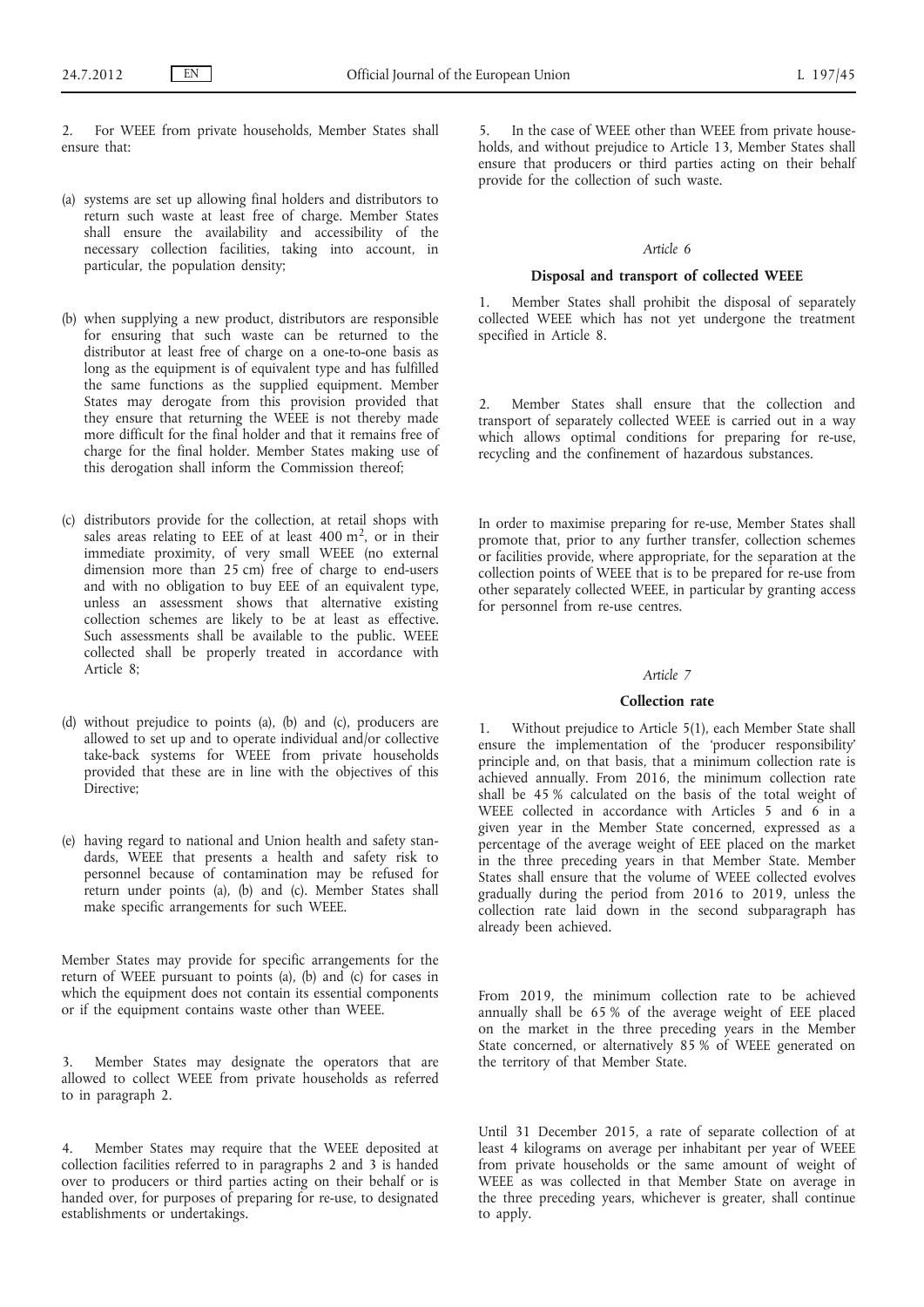Member States may set more ambitious rates for separate collection of WEEE and shall in such a case report this to the Commission.

2. In order to establish whether the minimum collection rate has been achieved, Member States shall ensure that information concerning the WEEE that is separately collected in accordance with Article 5 is transmitted to the Member States free of charge, including at least information on WEEE that has been:

- (a) received by collection and treatment facilities;
- (b) received by distributors;
- (c) separately collected by producers or third parties acting on their behalf.

3. By way of derogation from paragraph 1, Bulgaria, the Czech Republic, Latvia, Lithuania, Hungary, Malta, Poland, Romania, Slovenia and Slovakia may, because of their lack of the necessary infrastructure and their low level of EEE consumption, decide to:

- (a) achieve, from 14 August 2016, a collection rate that is lower than 45 % but higher than 40 % of the average weight of EEE placed on the market in the three preceding years; and
- (b) postpone the achievement of the collection rate referred to in the second subparagraph of paragraph 1 until a date of their own choice which shall not be later than 14 August 2021.

4. The Commission shall be empowered to adopt delegated acts in accordance with Article 20 laying down the necessary transitional adjustments in order to address difficulties faced by Member States in adhering to the requirements laid down in paragraph 1.

5. In order to ensure uniform conditions for the implementation of this Article, the Commission shall, by 14 August 2015, adopt implementing acts establishing a common methodology for the calculation of the weight of EEE placed on the national market and a common methodology for the calculation of the quantity of WEEE generated by weight in each Member State. Those implementing acts shall be adopted in accordance with the examination procedure referred to in Article 21(2).

6. The Commission shall, by 14 August 2015, present a report to the European Parliament and to the Council on the re-examination of the deadlines relating to the collection rates referred to in paragraph 1 and on possibly setting individual collection rates for one or more categories set out in Annex III, particularly for temperature exchange equipment, photovoltaic panels, small equipment, small IT and telecommunication equipment and lamps containing mercury. The report shall, if appropriate, be accompanied by a legislative proposal.

If the Commission considers, on the basis of an impact study, that the collection rate based on WEEE generated requires revision, it shall submit a legislative proposal to the European Parliament and the Council.

## *Article 8*

#### **Proper treatment**

Member States shall ensure that all separately collected WEEE undergoes proper treatment.

2. Proper treatment, other than preparing for re-use, and recovery or recycling operations shall, as a minimum, include the removal of all fluids and a selective treatment in accordance with Annex VII.

Member States shall ensure that producers or third parties acting on their behalf set up systems to provide for the recovery of WEEE using best available techniques. The systems may be set up by producers individually or collectively. Member States shall ensure that any establishment or undertaking carrying out collection or treatment operations stores and treats WEEE in compliance with the technical requirements set out in Annex VIII.

The Commission shall be empowered to adopt delegated acts in accordance with Article 20 concerning the amendment of Annex VII in order to introduce other treatment technologies that ensure at least the same level of protection for human health and the environment.

The Commission shall evaluate, as a matter of priority, whether the entries regarding printed circuit boards for mobile phones and liquid crystal displays need to be amended. The Commission is invited to evaluate whether amendments to Annex VII are necessary to address nanomaterials contained in EEE.

5. For the purposes of environmental protection, Member States may set up minimum quality standards for the treatment of the WEEE that has been collected.

Member States which opt for such quality standards shall inform the Commission thereof, which shall publish these standards.

The Commission shall, not later than 14 February 2013, request the European standardisation organisations to develop European standards for the treatment, including recovery, recycling and preparing for re-use, of WEEE. Those standards shall reflect the state of the art.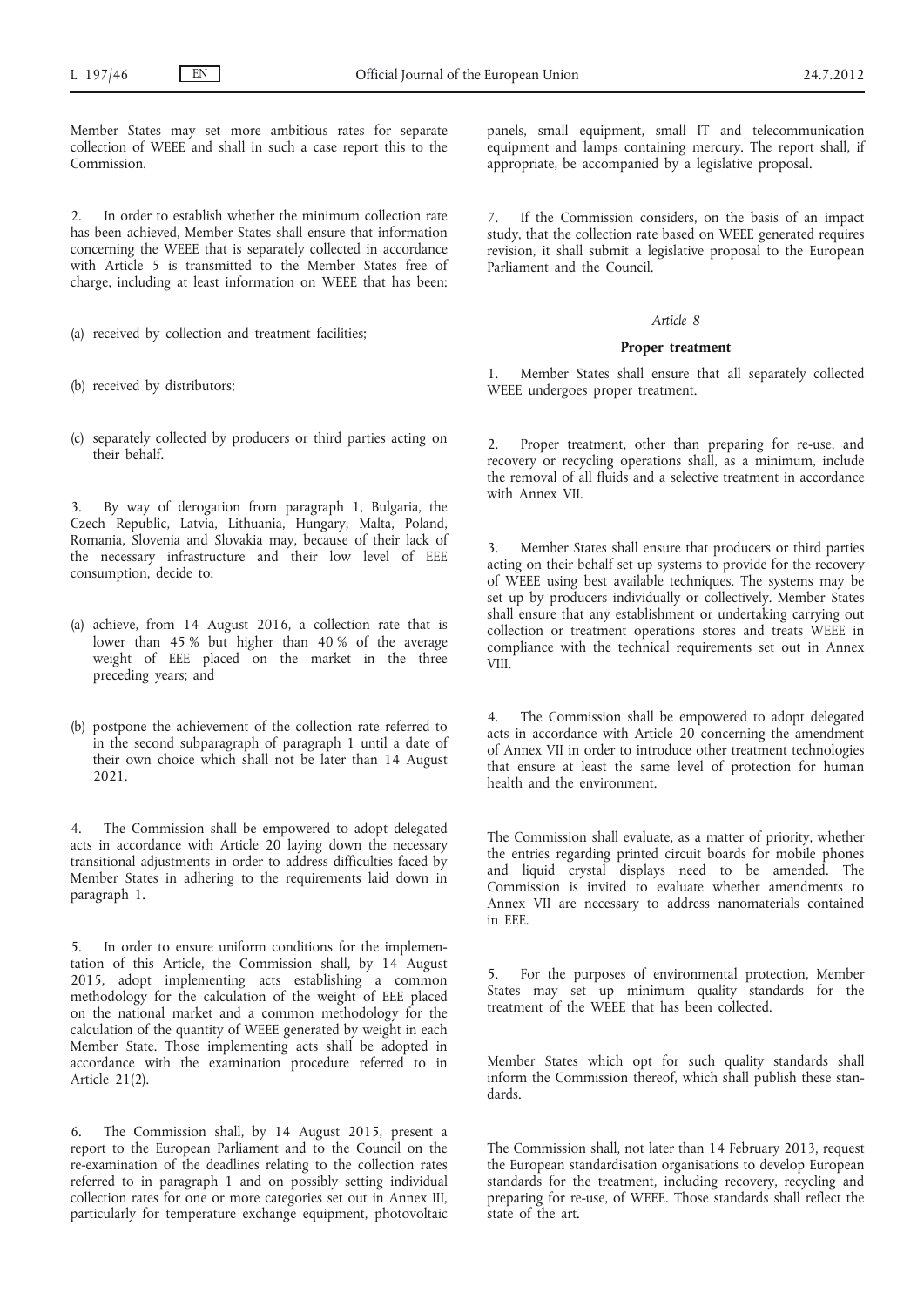In order to ensure uniform conditions for the implementation of this Article, the Commission may adopt implementing acts laying down minimum quality standards based in particular on the standards developed by the European standardisation organisations. Those implementing acts shall be adopted in accordance with the examination procedure referred to in Article 21(2).

A reference to the standards adopted by the Commission shall be published.

6. Member States shall encourage establishments or undertakings which carry out treatment operations to introduce certified environmental management systems in accordance with Regulation (EC) No 1221/2009 of the European Parliament and of the Council of 25 November 2009 on the voluntary participation by organisations in a Community ecomanagement and audit scheme (EMAS) (1).

## *Article 9*

### **Permits**

1. Member States shall ensure that any establishment or undertaking carrying out treatment operations obtains a permit from the competent authorities in compliance with Article 23 of Directive 2008/98/EC.

2. Exemptions from permit requirements, conditions for exemptions and registration shall be in compliance, respectively, with Articles 24, 25 and 26 of Directive 2008/98/EC.

3. Member States shall ensure that the permit or the registration referred to in paragraphs 1 and 2 includes all the conditions that are necessary for compliance with the requirements of Article  $8(2)$ ,  $(3)$  and  $(5)$  and for the achievement of the recovery targets set out in Article 11.

#### *Article 10*

#### **Shipments of WEEE**

1. The treatment operation may also be undertaken outside the respective Member State or the Union provided that the shipment of WEEE is in compliance with Regulation (EC) No 1013/2006 and Commission Regulation (EC) No 1418/2007 of 29 November 2007 concerning the export for recovery of certain waste listed in Annex III or IIIA to Regulation (EC) No 1013/2006 of the European Parliament and of the Council to certain countries to which the OECD Decision on the control of transboundary movements of wastes does not apply (2).

WEEE exported out of the Union shall only count towards the fulfilment of obligations and targets set out in Article 11 of this Directive if, in compliance with Regulations (EC) No 1013/2006 and (EC) No 1418/2007, the exporter can prove that the treatment took place in conditions that are equivalent to the requirements of this Directive.

3. The Commission shall, not later than 14 February 2014, adopt delegated acts, in accordance with Article 20, laying down detailed rules supplementing those in paragraph 2 of this Article, in particular the criteria for the assessment of equivalent conditions.

## *Article 11*

## **Recovery targets**

1. Regarding all WEEE separately collected in accordance with Article 5 and sent for treatment in accordance with Articles 8, 9 and 10, Member States shall ensure that producers meet the minimum targets set out in Annex V.

2. The achievement of the targets shall be calculated, for each category, by dividing the weight of the WEEE that enters the recovery or recycling/preparing for re-use facility, after proper treatment in accordance with Article 8(2) with regard to recovery or recycling, by the weight of all separately collected WEEE for each category, expressed as a percentage.

Preliminary activities including sorting and storage prior to recovery shall not count towards the achievement of these targets.

3. In order to ensure uniform conditions for the implementation of this Article, the Commission may adopt implementing acts establishing additional rules on the calculation methods for the application of the minimum targets. Those implementing acts shall be adopted in accordance with the examination procedure referred to in Article 21(2).

4. Member States shall ensure that, for the purpose of calculating these targets, producers or third parties acting on their behalf keep records on the weight of WEEE, its components, materials or substances when leaving (output) the collection facility, entering (input) and leaving (output) the treatment facilities and when entering (input) the recovery or recycling/ preparing for re-use facility.

Member States shall also ensure that, for the purposes of paragraph 6, records on the weight of products and materials when leaving (output) the recovery or recycling/preparing for re-use facility are kept.

5. Member States shall encourage the development of new recovery, recycling and treatment technologies.

<sup>(</sup> 1) OJ L 342, 22.12.2009, p. 1.

<sup>(</sup> 2) OJ L 316, 4.12.2007, p. 6.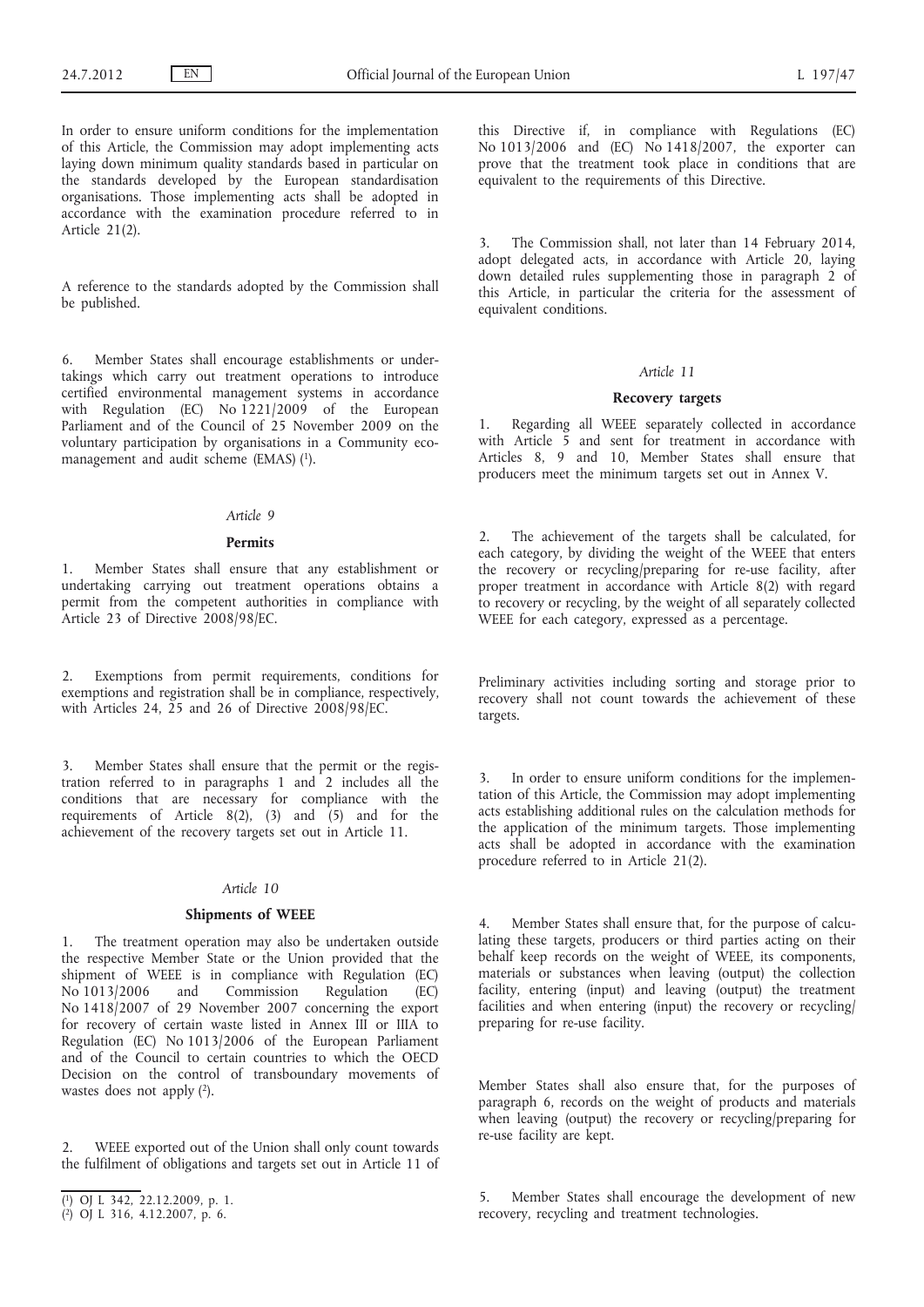6. On the basis of a report of the Commission accompanied, if appropriate, by a legislative proposal, the European Parliament and the Council shall, by 14 August 2016, re-examine the recovery targets referred to in Annex V, Part 3, examine the possibility of setting separate targets for WEEE to be prepared for re-use and re-examine the calculation method referred to in paragraph 2 with a view to analysing the feasibility of setting targets on the basis of products and materials resulting (output) from the recovery, recycling and preparation for re-use processes.

## *Article 12*

## **Financing in respect of WEEE from private households**

Member States shall ensure that producers provide at least for the financing of the collection, treatment, recovery and environmentally sound disposal of WEEE from private households that has been deposited at collection facilities set up under Article 5(2).

2. Member States may, where appropriate, encourage producers to finance also the costs occurring for collection of WEEE from private households to collection facilities.

3. For products placed on the market later than 13 August 2005, each producer shall be responsible for financing the operations referred to in paragraph 1 relating to the waste from his own products. The producer may choose to fulfil this obligation either individually or by joining a collective scheme.

Member States shall ensure that each producer provides a guarantee when placing a product on the market showing that the management of all WEEE will be financed and shall ensure that producers clearly mark their products in accordance with Article 15(2). This guarantee shall ensure that the operations referred to in paragraph 1 relating to this product will be financed. The guarantee may take the form of participation by the producer in appropriate schemes for the financing of the management of WEEE, a recycling insurance or a blocked bank account.

4. The responsibility for the financing of the costs of the management of WEEE from products placed on the market on or before 13 August 2005 ('historical waste') shall be borne by one or more systems to which all producers existing on the market when the respective costs occur contribute proportionately, e.g. in proportion to their respective share of the market by type of equipment.

5. Member States shall take the necessary measures to ensure that appropriate mechanisms or refund procedures are developed for the reimbursement of contributions to the producers where EEE is transferred for placing on the market outside the territory of the Member State concerned. Such mechanisms or procedures may be developed by producers or third parties acting on their behalf.

The Commission is invited to report, by 14 August 2015, on the possibility of developing criteria to incorporate the real end-of-life costs into the financing of WEEE by producers, and to submit a legislative proposal to the European Parliament and the Council if appropriate.

#### *Article 13*

## **Financing in respect of WEEE from users other than private households**

1. Member States shall ensure that the financing of the costs for the collection, treatment, recovery and environmentally sound disposal of WEEE from users other than private households resulting from products placed on the market after 13 August 2005 is to be provided for by producers.

For historical waste being replaced by new equivalent products or by new products fulfilling the same function, the financing of the costs shall be provided for by producers of those products when supplying them. Member States may, as an alternative, provide that users other than private households also be made, partly or totally, responsible for this financing.

For other historical waste, the financing of the costs shall be provided for by the users other than private households.

Producers and users other than private households may, without prejudice to this Directive, conclude agreements stipulating other financing methods.

## *Article 14*

### **Information for users**

1. Member States may require producers to show purchasers, at the time of sale of new products, the costs of collection, treatment and disposal in an environmentally sound way. The costs mentioned shall not exceed the best estimate of the actual costs incurred.

2. Member States shall ensure that users of EEE in private households are given the necessary information about:

- (a) the requirement not to dispose of WEEE as unsorted municipal waste and to collect such WEEE separately;
- (b) the return and collection systems available to them, encouraging the coordination of information on the available collection points irrespective of the producers or other operators which have set them up;
- (c) their role in contributing to re-use, recycling and other forms of recovery of WEEE;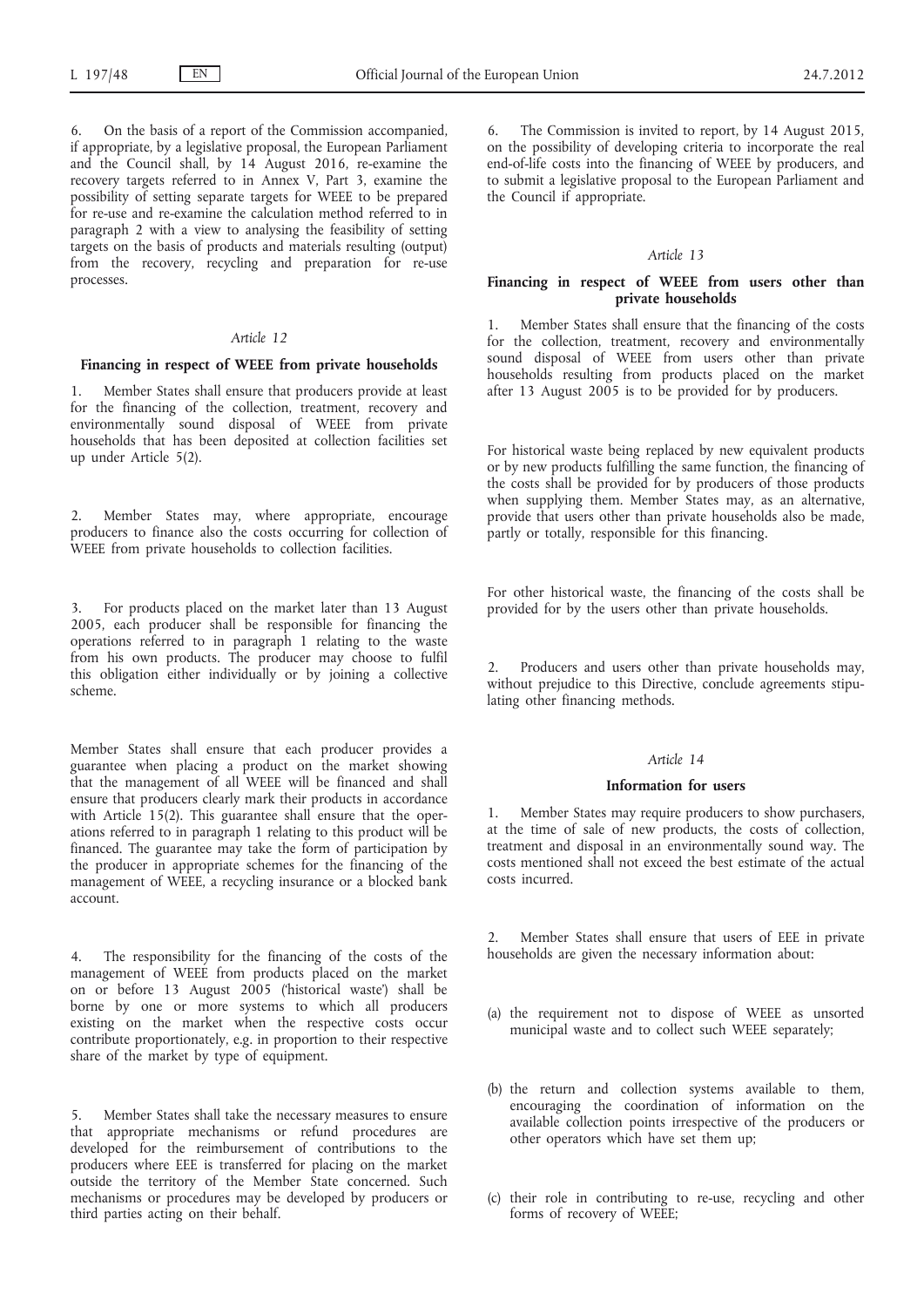- (d) the potential effects on the environment and human health as a result of the presence of hazardous substances in EEE;
- (e) the meaning of the symbol shown in Annex IX.

3. Member States shall adopt appropriate measures so that consumers participate in the collection of WEEE and to encourage them to facilitate the process of re-use, treatment and recovery.

4. With a view to minimising the disposal of WEEE as unsorted municipal waste and to facilitating its separate collection, Member States shall ensure that producers appropriately mark — preferably in accordance with the European standard EN 50419 $(1)$  — EEE placed on the market with the symbol shown in Annex IX. In exceptional cases, where this is necessary because of the size or the function of the product, the symbol shall be printed on the packaging, on the instructions for use and on the warranty of the EEE.

5. Member States may require that some or all of the information referred to in paragraphs 2, 3 and 4 shall be provided by producers and/or distributors, e.g. in the instructions for use, at the point of sale and through public awareness campaigns.

#### *Article 15*

## **Information for treatment facilities**

1. In order to facilitate the preparation for re-use and the correct and environmentally sound treatment of WEEE, including maintenance, upgrade, refurbishment and recycling, Member States shall take the necessary measures to ensure that producers provide information free of charge about preparation for re-use and treatment in respect of each type of new EEE placed for the first time on the Union market within one year after the equipment is placed on the market. This information shall identify, as far as it is needed by centres which prepare for re-use and treatment and recycling facilities in order to comply with the provisions of this Directive, the different EEE components and materials, as well as the location of dangerous substances and mixtures in EEE. It shall be made available to centres which prepare for re-use and treatment and recycling facilities by producers of EEE in the form of manuals or by means of electronic media (e.g. CD-ROM, online services).

2. In order to enable the date upon which the EEE was placed on the market to be determined unequivocally, Member States shall ensure that a mark on the EEE specifies that the latter was placed on the market after 13 August 2005. Preferably, the European Standard EN 50419 shall be applied for this purpose.

#### *Article 16*

## **Registration, information and reporting**

1. Member States shall, in accordance with paragraph 2, draw up a register of producers, including producers supplying EEE by means of distance communication. That register shall serve to monitor compliance with the requirements of this Directive.

Producers supplying EEE by means of distance communication as defined in Article  $3(1)(f)(iv)$  shall be registered in the Member State that they sell to. Where such producers are not registered in the Member State that they are selling to, they shall be registered through their authorised representatives as referred to in Article 17(2).

- 2. Member States shall ensure that:
- (a) each producer, or each authorised representative where appointed under Article 17, is registered as required and has the possibility of entering online in their national register all relevant information reflecting that producer's activities in that Member State;
- (b) upon registering, each producer, or each authorised representative where appointed under Article 17, provides the information set out in Annex X, Part A, undertaking to update it as appropriate;
- (c) each producer, or each authorised representative where appointed under Article 17, provides the information set out in Annex X, Part B;
- (d) national registers provide links to other national registers on their website to facilitate, in all Member States, registration of producers or, where appointed under Article 17, authorised representatives.

3. In order to ensure uniform conditions for the implementation of this Article, the Commission shall adopt implementing acts establishing the format for registration and reporting and the frequency of reporting to the register. Those implementing acts shall be adopted in accordance with the examination procedure referred to in Article 21(2).

Member States shall collect information, including substantiated estimates, on an annual basis, on the quantities and categories of EEE placed on their markets, collected through all routes, prepared for re-use, recycled and recovered within the Member State, and on separately collected WEEE exported, by weight.

<sup>(</sup> 1) Adopted by Cenelec in March 2006.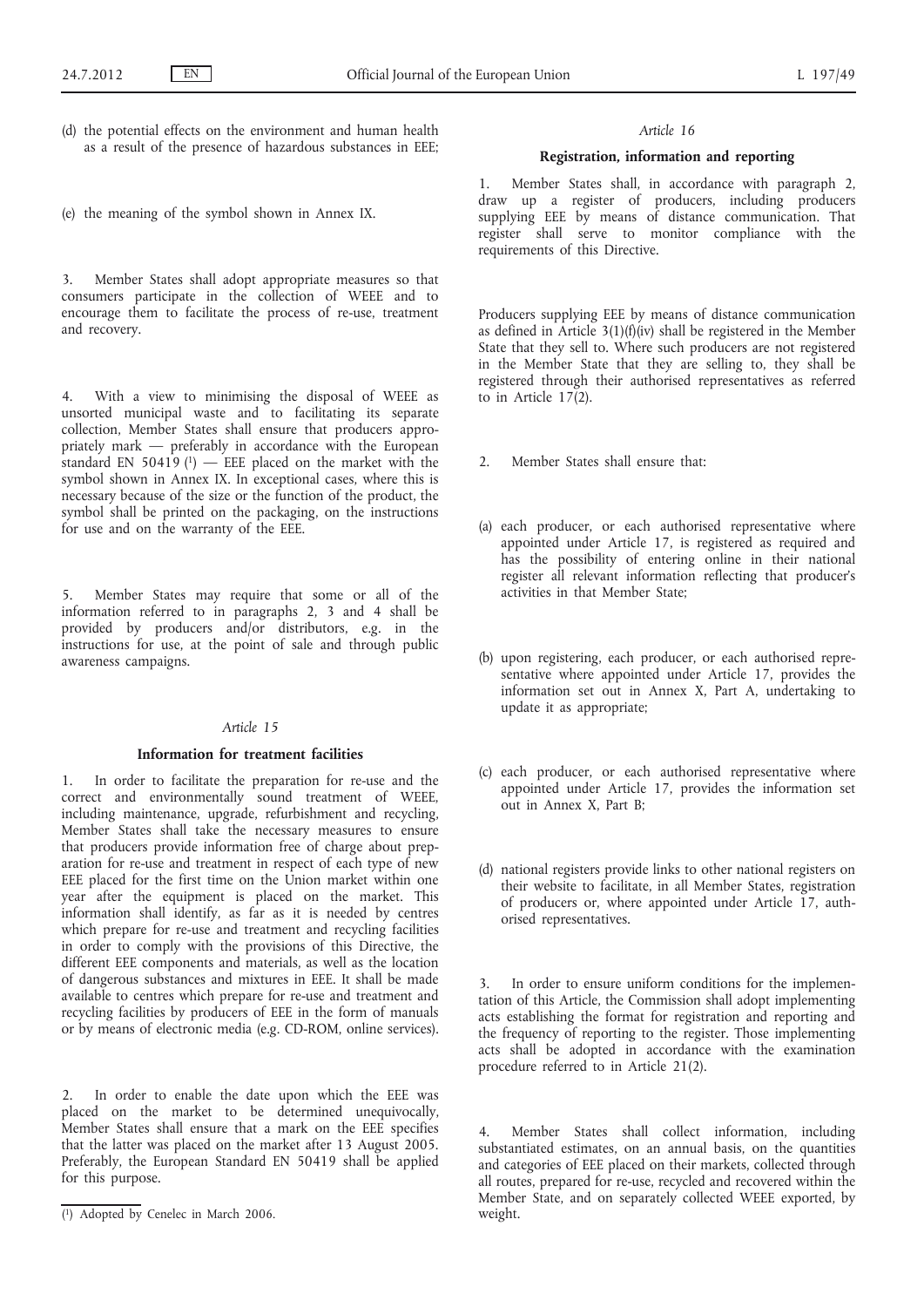5. Member States shall, at three-year intervals, send a report to the Commission on the implementation of this Directive and on the information set out in paragraph 4. The implementation report shall be drawn up on the basis of a questionnaire laid down in Commission Decisions 2004/249/EC (1) and  $2005/369/EC$  (2). The report shall be made available to the Commission within nine months of the end of the three-year period covered by it.

The first report shall cover the period from 14 February 2014 to 31 December 2015.

The Commission shall publish a report on the implementation of this Directive within nine months after receiving the reports from the Member States.

## *Article 17*

#### **Authorised representative**

Each Member State shall ensure that a producer as defined in Article  $3(1)(f)(i)$  to (iii) established in another Member State is allowed, by way of exception to Article  $3(1)(f)(i)$  to (iii), to appoint a legal or natural person established on its territory as the authorised representative that is responsible for fulfilling the obligations of that producer, pursuant to this Directive, on its territory.

2. Each Member State shall ensure that a producer as defined in Article  $3(1)(f)(iv)$  and established on its territory, which sells EEE to another Member State in which it is not established, appoints an authorised representative in that Member State as the person responsible for fulfilling the obligations of that producer, pursuant to this Directive, on the territory of that Member State.

3. Appointment of an authorised representative shall be by written mandate.

## *Article 18*

#### **Administrative cooperation and exchange of information**

Member States shall ensure that authorities responsible for implementing this Directive cooperate with each other, in particular to establish an adequate flow of information to ensure that producers comply with the provisions of this Directive and, where appropriate, provide each other and the Commission with information in order to facilitate the proper implementation of this Directive. The administrative cooperation and exchange of information, in particular between national registers, shall include electronic means of communication.

Cooperation shall include, inter alia, granting access to the relevant documents and information including the results of any inspections, subject to the provisions of the data protection law in force in the Member State of the authority which is requested to cooperate.

#### *Article 19*

### **Adaptation to scientific and technical progress**

The Commission shall be empowered to adopt delegated acts in  $accordance$  with Article  $\overrightarrow{20}$  concerning the amendments necessary in order to adapt Article 16(5) and Annexes IV, VII, VIII and IX to scientific and technical progress. When amending Annex VII, the exemptions granted under Directive 2011/65/EU of the European Parliament and of the Council of 8 June 2011 on the restriction of the use of certain hazardous substances in electrical and electronic equipment  $(3)$  shall be taken into consideration.

Before the Annexes are amended, the Commission shall, inter alia, consult producers of EEE, recyclers, treatment operators and environmental organisations and employees' and consumer associations.

#### *Article 20*

## **Exercise of the delegation**

The power to adopt delegated acts is conferred on the Commission subject to the conditions laid down in this Article.

The power to adopt delegated acts referred to in Article 7(4), Article 8(4), Article 10(3) and Article 19 shall be conferred on the Commission for a period of five years from 13 August 2012. The Commission shall draw up a report in respect of the delegation of power not later than nine months before the end of the five-year period. The delegation of power shall be tacitly extended for periods of an identical duration, unless the European Parliament or the Council opposes such extension not later than three months before the end of each period.

3. The delegation of power referred to in Article 7(4), Article 8(4), Article 10(3) and Article 19 may be revoked at any time by the European Parliament or by the Council. A decision to revoke shall put an end to the delegation of the power specified in that decision. It shall take effect the day following the publication of the decision in the *Official Journal of the European Union* or at a later date specified therein. It shall not affect the validity of any delegated acts already in force.

As soon as it adopts a delegated act, the Commission shall notify it simultaneously to the European Parliament and to the Council.

5. A delegated act adopted pursuant to Article 7(4), Article 8(4), Article 10(3) and Article 19 shall enter into force only if no objection has been expressed either by the European Parliament or the Council within a period of two months of notification of that act to the European Parliament

<sup>(</sup> 1) OJ L 78, 16.3.2004, p. 56.

<sup>(</sup> 2) OJ L 119, 11.5.2005, p. 13. (3) OJ L 174, 1.7.2011, p. 88.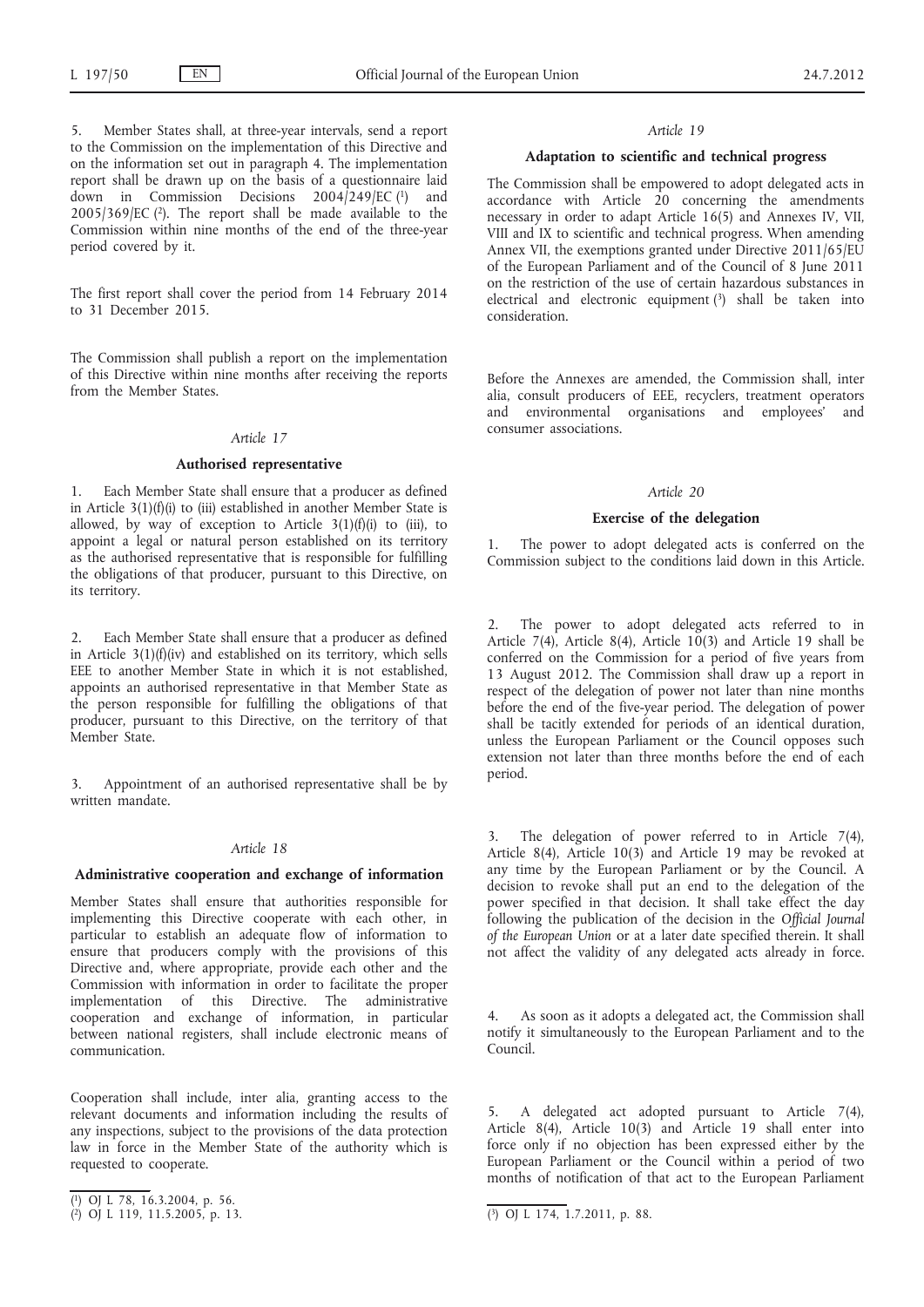and to the Council or if, before the expiry of that period, the European Parliament and the Council have both informed the Commission that they will not object. That period shall be extended by two months at the initiative of the European Parliament or of the Council.

#### *Article 21*

### **Committee procedure**

1. The Commission shall be assisted by the Committee estab-1. The commission shall be accessed. shall be a committee within the meaning of Regulation (EU) No 182/2011.

2. Where reference is made to this paragraph, Article 5 of Regulation (EU) No 182/2011 shall apply.

Where the committee delivers no opinion, the Commission shall not adopt the draft implementing act and the third subparagraph of Article 5(4) of Regulation (EU) No 182/2011 shall apply.

## *Article 22*

## **Penalties**

The Member States shall lay down the rules on penalties applicable to infringements of the national provisions adopted pursuant to this Directive and shall take all measures necessary to ensure that they are implemented. The penalties provided for must be effective, proportionate and dissuasive. The Member States shall notify those provisions to the Commission by 14 February 2014 at the latest and shall notify it without delay of any subsequent amendment affecting them.

## *Article 23*

#### **Inspection and monitoring**

1. Member States shall carry out appropriate inspections and monitoring to verify the proper implementation of this Directive.

Those inspections shall at least cover:

- (a) information reported in the framework of the register of producers;
- (b) shipments, in particular exports of WEEE outside the Union in compliance with Regulation (EC) No 1013/2006 and Regulation (EC) No 1418/2007; and
- (c) the operations at treatment facilities in accordance with Directive 2008/98/EC and Annex VII of this Directive.

2. Member States shall ensure that shipments of used EEE suspected to be WEEE are carried out in accordance with the minimum requirements in Annex VI and shall monitor such shipments accordingly.

The costs of appropriate analyses and inspections, including storage costs, of used EEE suspected to be WEEE may be charged to the producers, to third parties acting on their behalf or to other persons arranging the shipment of used EEE suspected to be WEEE.

4. In order to ensure uniform conditions for the implementation of this Article and of Annex VI, the Commission may adopt implementing acts establishing additional rules on inspections and monitoring and in particular uniform conditions for the implementation of Annex VI, point 2. Those implementing acts shall be adopted in accordance with the examination procedure referred to in Article 21(2).

#### *Article 24*

### **Transposition**

1. Member States shall bring into force the laws, regulations and administrative provisions necessary to comply with this Directive by 14 February 2014. They shall immediately communicate to the Commission the text of those provisions.

When Member States adopt those provisions, they shall contain a reference to this Directive or shall be accompanied by such reference on the occasion of their official publication. They shall also include a statement that references in existing laws, regulations and administrative provisions to the directives repealed by this Directive shall be construed as references to this Directive. Member States shall determine how such reference is to be made and how that statement is to be formulated.

Member States shall communicate to the Commission the text of the main provisions of national law which they adopt in the field covered by this Directive.

3. Provided that the objectives set out in this Directive are achieved, Member States may transpose the provisions set out in Article 8(6), Article  $14(2)$  and Article 15 by means of agreements between the competent authorities and the economic sectors concerned. Such agreements shall meet the following requirements:

- (a) agreements shall be enforceable;
- (b) agreements shall specify objectives with the corresponding deadlines;
- (c) agreements shall be published in the national official journal or an official document equally accessible to the public and transmitted to the Commission;
- (d) the results achieved shall be monitored regularly, reported to the competent authorities and the Commission and made available to the public under the conditions set out in the agreement;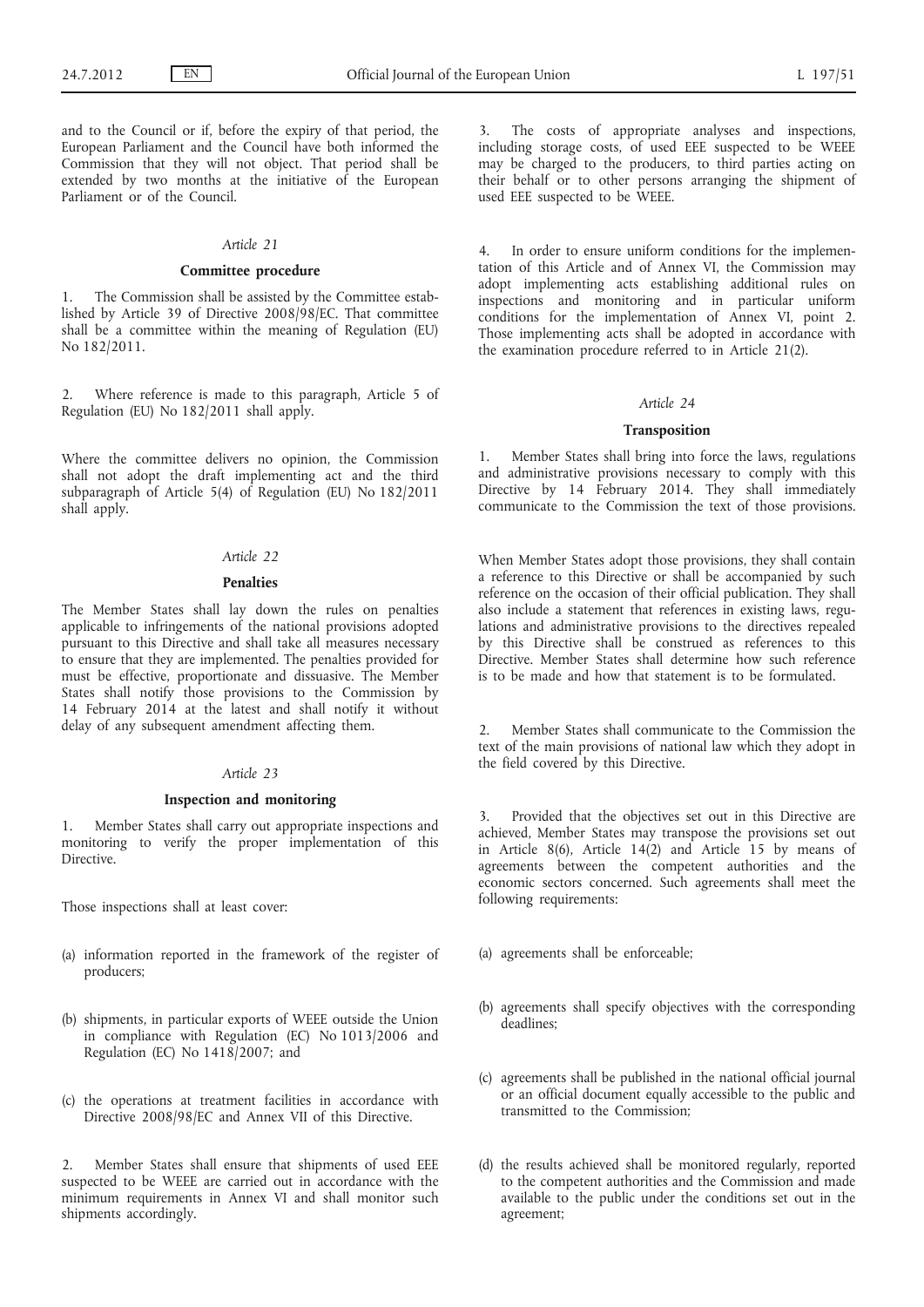- (e) the competent authorities shall ensure that the progress achieved under the agreement is examined;
- (f) in the case of non-compliance with the agreement, Member States must implement the relevant provisions of this Directive by legislative, regulatory or administrative measures.

## *Article 25*

## **Repeal**

Directive 2002/96/EC as amended by the Directives listed in Annex XI, Part A is repealed with effect from 15 February 2014, without prejudice to the obligations of the Member States relating to the time limits for transposition into national law and application of the Directives set out in Annex XI, Part B.

References to the repealed Directives shall be construed as references to this Directive and shall be read in accordance with the correlation table in Annex XII.

### *Article 26*

## **Entry into force**

This Directive shall enter into force on the twentieth day following that of its publication in the *Official Journal of the European Union*.

## *Article 27*

## **Addressees**

This Directive is addressed to the Member States.

Done at Strasbourg, 4 July 2012.

*For the European Parliament The President* M. SCHULZ *For the Council The President* A. D. MAVROYIANNIS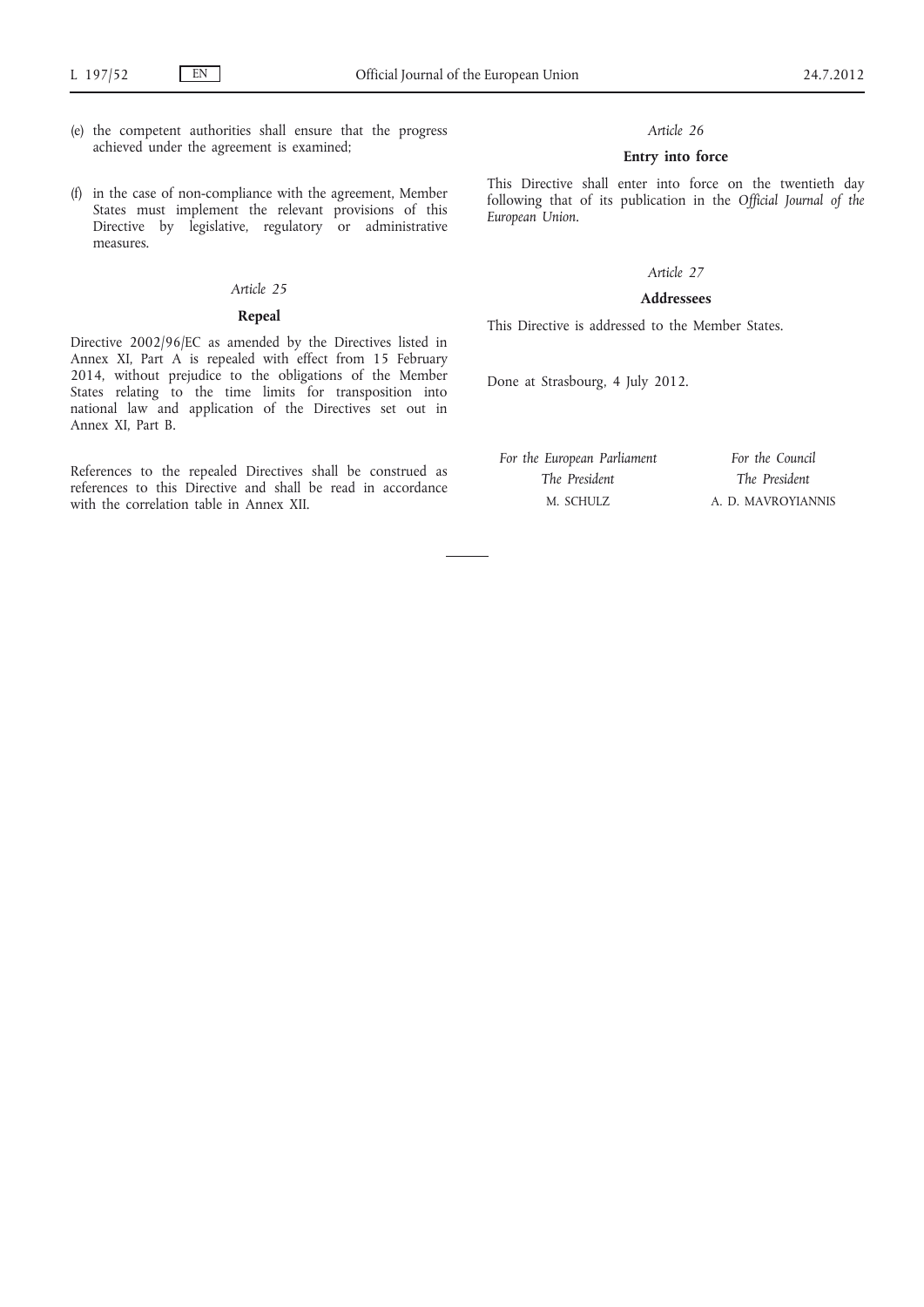## *ANNEX I*

## **Categories of EEE covered by this Directive during the transitional period as provided for in Article 2(1)(a)**

- 1. Large household appliances
- 2. Small household appliances
- 3. IT and telecommunications equipment
- 4. Consumer equipment and photovoltaic panels
- 5. Lighting equipment
- 6. Electrical and electronic tools (with the exception of large-scale stationary industrial tools)
- 7. Toys, leisure and sports equipment
- 8. Medical devices (with the exception of all implanted and infected products)
- 9. Monitoring and control instruments
- 10. Automatic dispensers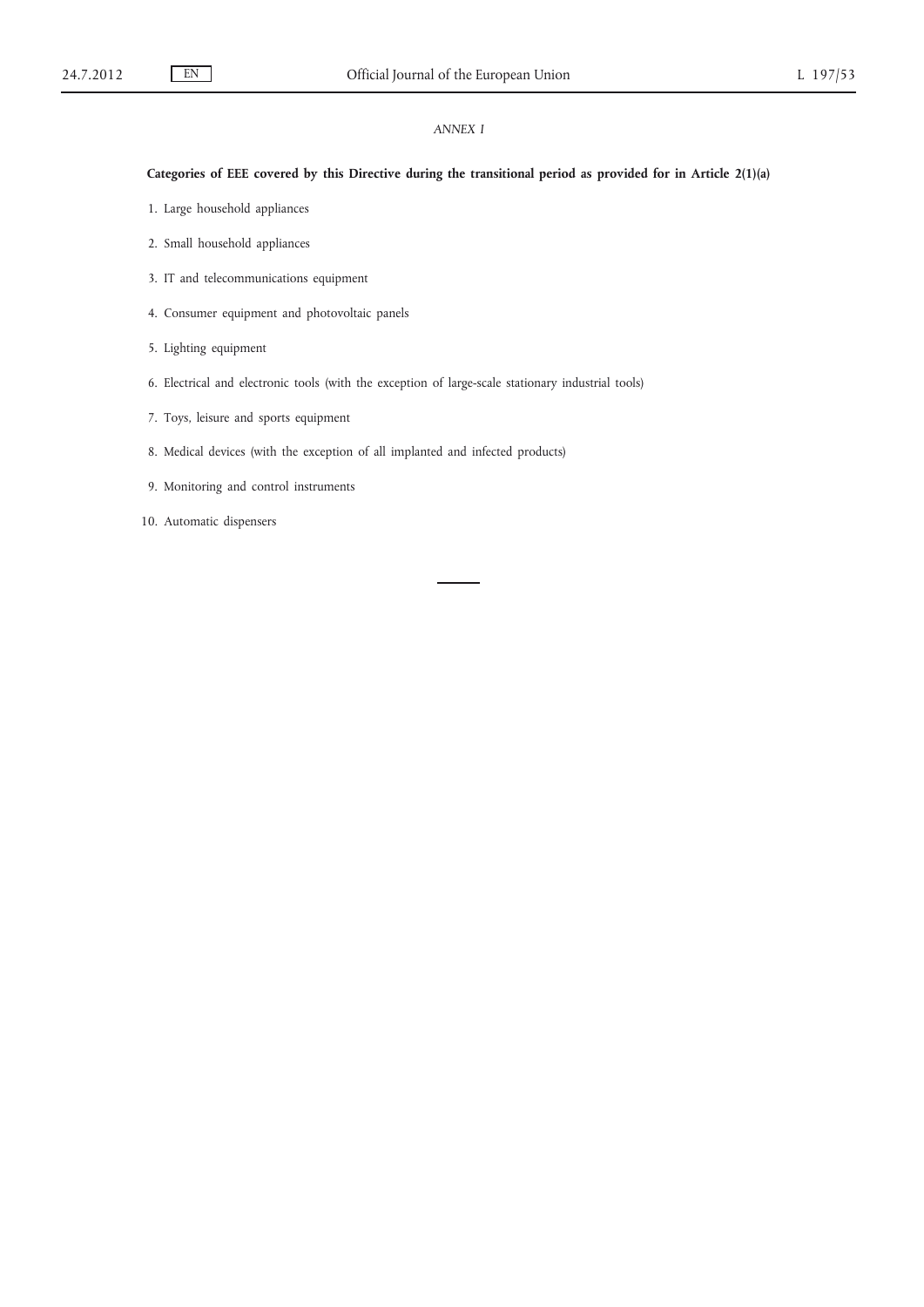## *ANNEX II*

#### **Indicative list of EEE which falls within the categories of Annex I**

1. LARGE HOUSEHOLD APPLIANCES

Large cooling appliances

Refrigerators

Freezers

Other large appliances used for refrigeration, conservation and storage of food

Washing machines

Clothes dryers

Dish washing machines

Cookers

Electric stoves

Electric hot plates

Microwaves

Other large appliances used for cooking and other processing of food

Electric heating appliances

Electric radiators

Other large appliances for heating rooms, beds, seating furniture

Electric fans

Air conditioner appliances

Other fanning, exhaust ventilation and conditioning equipment

#### 2. SMALL HOUSEHOLD APPLIANCES

Vacuum cleaners

Carpet sweepers

Other appliances for cleaning

Appliances used for sewing, knitting, weaving and other processing for textiles

Irons and other appliances for ironing, mangling and other care of clothing

Toasters

Fryers

Grinders, coffee machines and equipment for opening or sealing containers or packages

Electric knives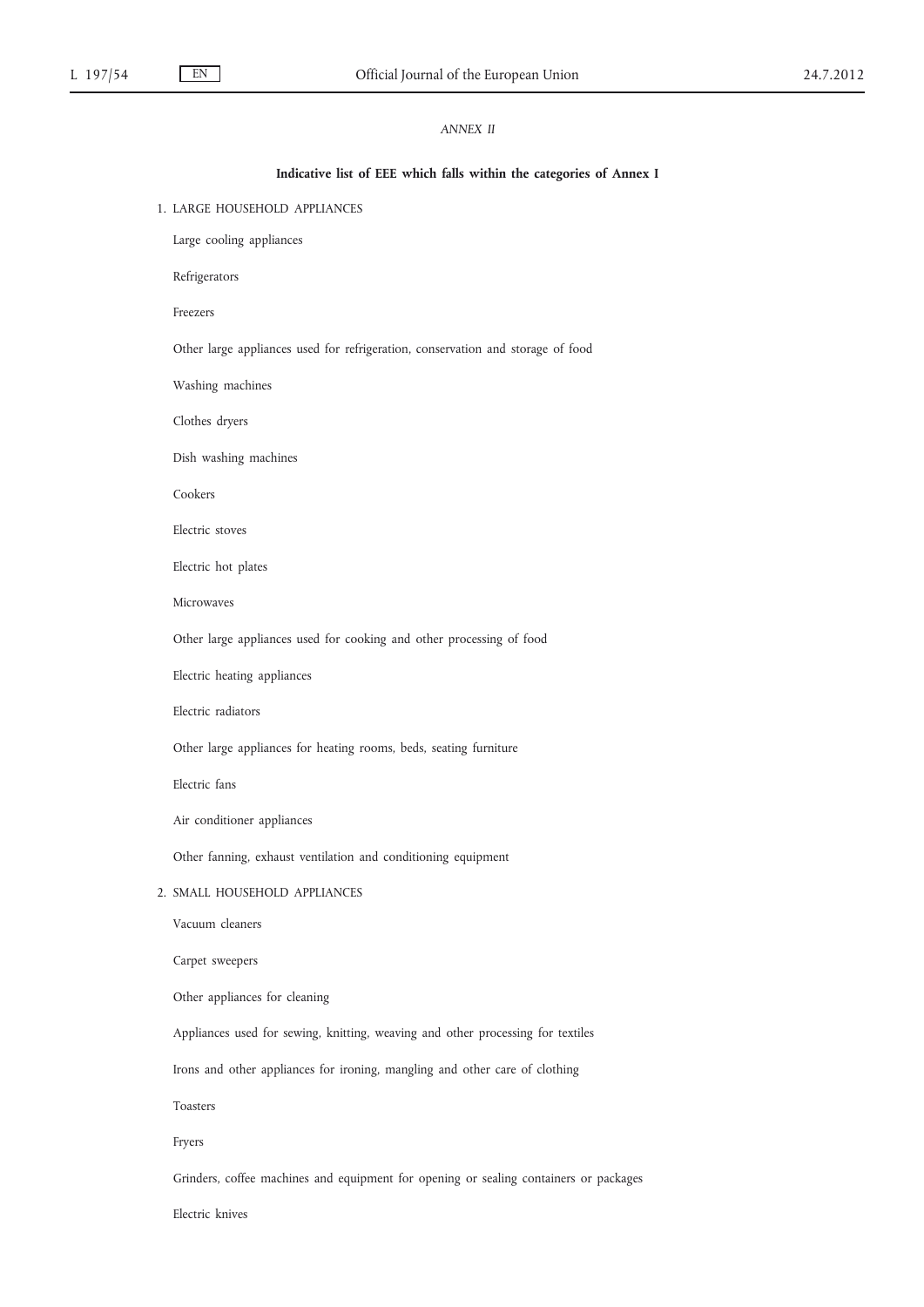Appliances for hair cutting, hair drying, tooth brushing, shaving, massage and other body care appliances

Clocks, watches and equipment for the purpose of measuring, indicating or registering time

Scales

3. IT AND TELECOMMUNICATIONS EQUIPMENT

Centralised data processing:

Mainframes

Minicomputers

Printer units

Personal computing:

Personal computers (CPU, mouse, screen and keyboard included)

Laptop computers (CPU, mouse, screen and keyboard included)

Notebook computers

Notepad computers

Printers

Copying equipment

Electrical and electronic typewriters

Pocket and desk calculators

and other products and equipment for the collection, storage, processing, presentation or communication of information by electronic means

User terminals and systems

Facsimile machine (fax)

Telex

Telephones

Pay telephones

Cordless telephones

Cellular telephones

Answering systems

and other products or equipment of transmitting sound, images or other information by telecommunications

4. CONSUMER EQUIPMENT AND PHOTOVOLTAIC PANELS

Radio sets

Television sets

Video cameras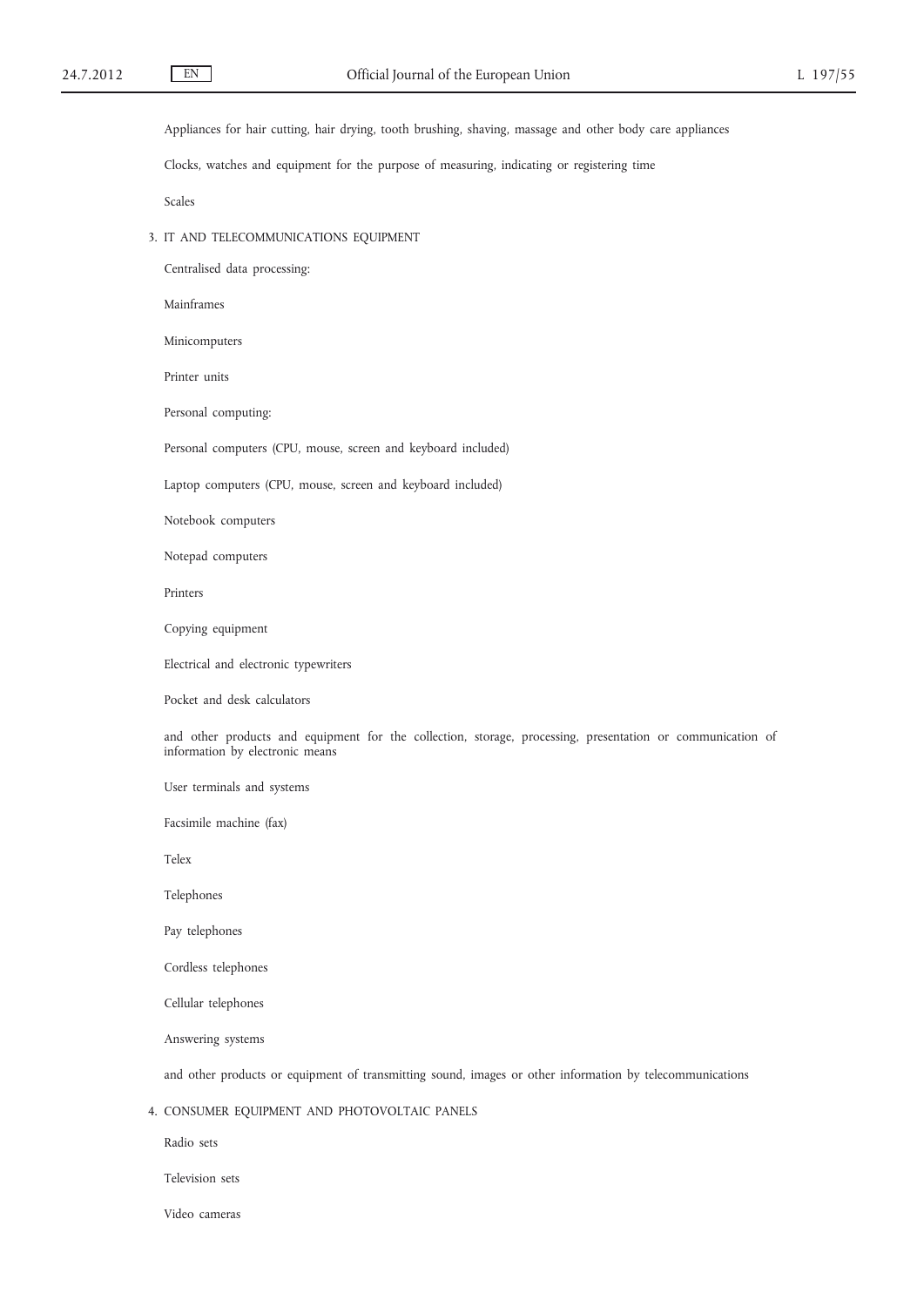Video recorders

Hi-fi recorders

Audio amplifiers

Musical instruments

and other products or equipment for the purpose of recording or reproducing sound or images, including signals or other technologies for the distribution of sound and image than by telecommunications

Photovoltaic panels

5. LIGHTING EQUIPMENT

Luminaires for fluorescent lamps with the exception of luminaires in households

Straight fluorescent lamps

Compact fluorescent lamps

High intensity discharge lamps, including pressure sodium lamps and metal halide lamps

Low pressure sodium lamps

Other lighting or equipment for the purpose of spreading or controlling light with the exception of filament bulbs

## 6. ELECTRICAL AND ELECTRONIC TOOLS (WITH THE EXCEPTION OF LARGE-SCALE STATIONARY INDUSTRIAL TOOLS)

Drills

Saws

Sewing machines

Equipment for turning, milling, sanding, grinding, sawing, cutting, shearing, drilling, making holes, punching, folding, bending or similar processing of wood, metal and other materials

Tools for riveting, nailing or screwing or removing rivets, nails, screws or similar uses

Tools for welding, soldering or similar use

Equipment for spraying, spreading, dispersing or other treatment of liquid or gaseous substances by other means

Tools for mowing or other gardening activities

### 7. TOYS, LEISURE AND SPORTS EQUIPMENT

Electric trains or car racing sets

Hand-held video game consoles

Video games

Computers for biking, diving, running, rowing, etc.

Sports equipment with electric or electronic components

Coin slot machines

## 8. MEDICAL DEVICES (WITH THE EXCEPTION OF ALL IMPLANTED AND INFECTED PRODUCTS)

Radiotherapy equipment

Cardiology equipment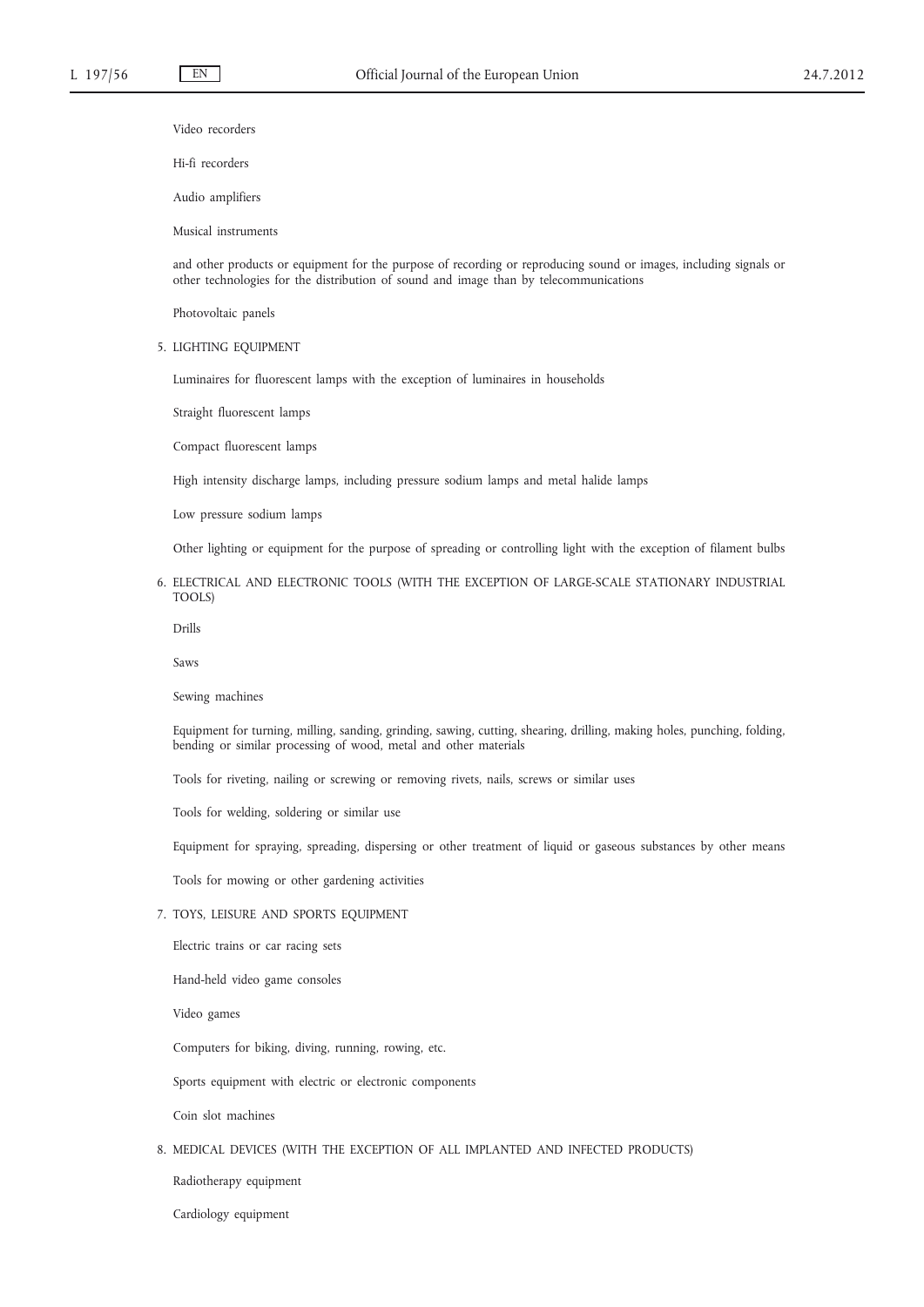Dialysis equipment

- Pulmonary ventilators
- Nuclear medicine equipment

Laboratory equipment for in vitro diagnosis

Analysers

Freezers

Fertilization tests

Other appliances for detecting, preventing, monitoring, treating, alleviating illness, injury or disability

9. MONITORING AND CONTROL INSTRUMENTS

Smoke detector

Heating regulators

Thermostats

Measuring, weighing or adjusting appliances for household or as laboratory equipment

Other monitoring and control instruments used in industrial installations (e.g. in control panels)

## 10. AUTOMATIC DISPENSERS

Automatic dispensers for hot drinks

Automatic dispensers for hot or cold bottles or cans

Automatic dispensers for solid products

Automatic dispensers for money

All appliances which deliver automatically all kinds of products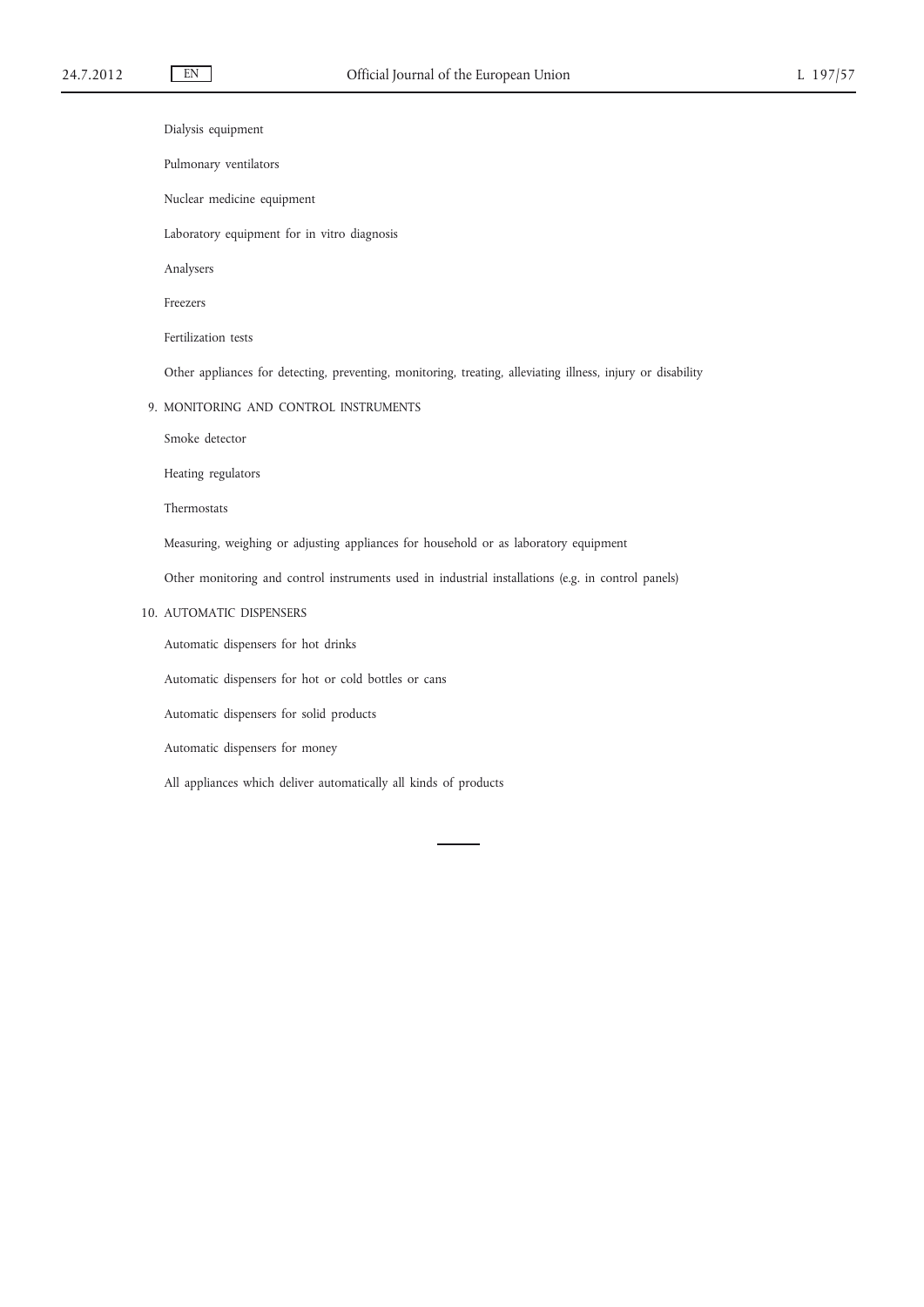## *ANNEX III*

### **CATEGORIES OF EEE COVERED BY THIS DIRECTIVE**

- 1. Temperature exchange equipment
- 2. Screens, monitors, and equipment containing screens having a surface greater than  $100 \text{ cm}^2$
- 3. Lamps
- 4. Large equipment (any external dimension more than 50 cm) including, but not limited to:

Household appliances; IT and telecommunication equipment; consumer equipment; luminaires; equipment reproducing sound or images, musical equipment; electrical and electronic tools; toys, leisure and sports equipment; medical devices; monitoring and control instruments; automatic dispensers; equipment for the generation of electric currents. This category does not include equipment included in categories 1 to 3.

5. Small equipment (no external dimension more than 50 cm) including, but not limited to:

Household appliances; consumer equipment; luminaires; equipment reproducing sound or images, musical equipment; electrical and electronic tools; toys, leisure and sports equipment; medical devices; monitoring and control instruments; automatic dispensers; equipment for the generation of electric currents. This category does not include equipment included in categories 1 to 3 and 6.

6. Small IT and telecommunication equipment (no external dimension more than 50 cm)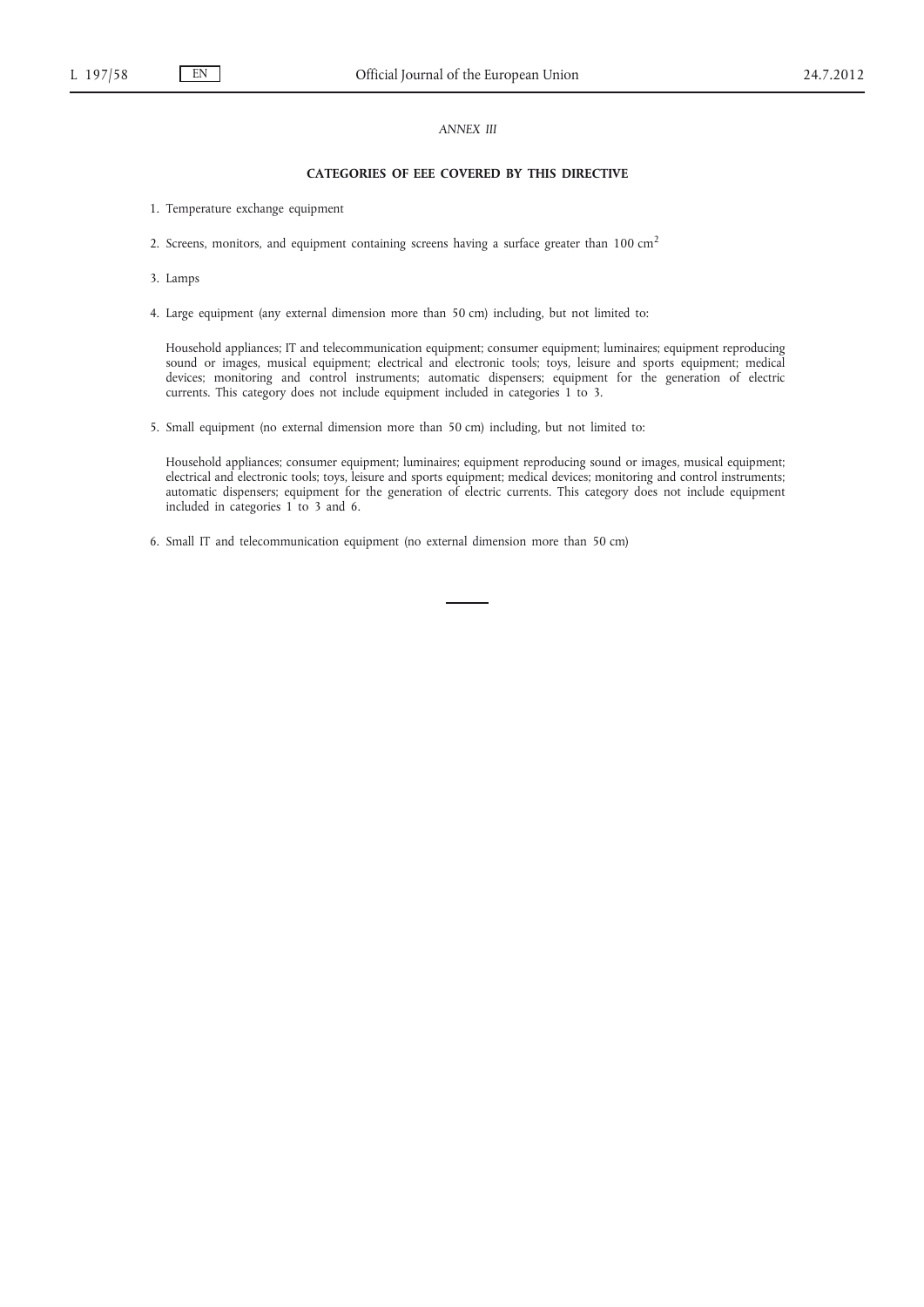### *ANNEX IV*

#### **Non-exhaustive list of EEE which falls within the categories listed in Annex III**

1. Temperature exchange equipment

Refrigerators, Freezers, Equipment which automatically delivers cold products, Air conditioning equipment, Dehumidifying equipment, Heat pumps, Radiators containing oil and other temperature exchange equipment using fluids other than water for the temperature exchange.

2. Screens, monitors, and equipment containing screens having a surface greater than 100 cm<sup>2</sup>

Screens, Televisions, LCD photo frames, Monitors, Laptops, Notebooks.

3. Lamps

Straight fluorescent lamps, Compact fluorescent lamps, Fluorescent lamps, High intensity discharge lamps - including pressure sodium lamps and metal halide lamps, Low pressure sodium lamps, LED.

4. Large equipment

Washing machines, Clothes dryers, Dish washing machines, Cookers, Electric stoves, Electric hot plates, Luminaires, Equipment reproducing sound or images, Musical equipment (excluding pipe organs installed in churches), Appliances for knitting and weaving, Large computer-mainframes, Large printing machines, Copying equipment, Large coin slot machines, Large medical devices, Large monitoring and control instruments, Large appliances which automatically deliver products and money, Photovoltaic panels.

5. Small equipment

Vacuum cleaners, Carpet sweepers, Appliances for sewing, Luminaires, Microwaves, Ventilation equipment, Irons, Toasters, Electric knives, Electric kettles, Clocks and Watches, Electric shavers, Scales, Appliances for hair and body care, Calculators, Radio sets, Video cameras, Video recorders, Hi-fi equipment, Musical instruments, Equipment reproducing sound or images, Electrical and electronic toys, Sports equipment, Computers for biking, diving, running, rowing, etc., Smoke detectors, Heating regulators, Thermostats, Small Electrical and electronic tools, Small medical devices, Small Monitoring and control instruments, Small Appliances which automatically deliver products, Small equipment with integrated photovoltaic panels.

6. Small IT and telecommunication equipment (no external dimension more than 50 cm)

Mobile phones, GPS, Pocket calculators, Routers, Personal computers, Printers, Telephones.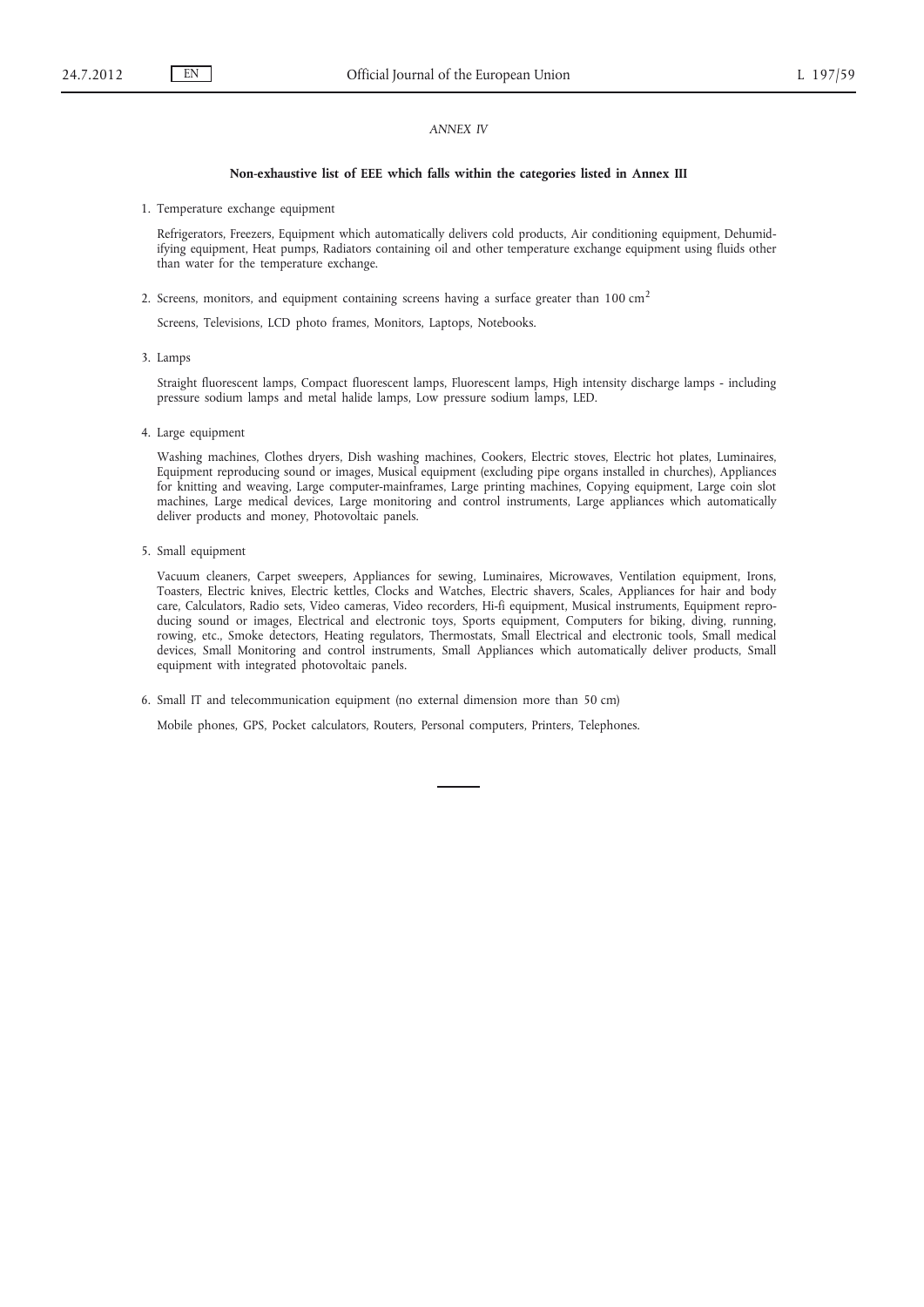### *ANNEX V*

#### **MINIMUM RECOVERY TARGETS REFERRED TO IN ARTICLE 11**

- Part 1: Minimum targets applicable by category from 13 August 2012 until 14 August 2015 with reference to the categories listed in Annex I:
	- (a) for WEEE falling within category 1 or 10 of Annex I,
		- 80 % shall be recovered, and
		- 75 % shall be recycled;
	- (b) for WEEE falling within category 3 or 4 of Annex I,
		- 75 % shall be recovered, and
		- 65 % shall be recycled;
	- (c) for WEEE falling within category 2, 5, 6, 7, 8 or 9 of Annex I,
		- 70 % shall be recovered, and
		- 50 % shall be recycled;
	- (d) for gas discharge lamps, 80 % shall be recycled.
- Part 2: Minimum targets applicable by category from 15 August 2015 until 14 August 2018 with reference to the categories listed in Annex I:
	- (a) for WEEE falling within category 1 or 10 of Annex I,
		- 85 % shall be recovered, and
		- 80 % shall be prepared for re-use and recycled;
	- (b) for WEEE falling within category 3 or 4 of Annex I,
		- 80 % shall be recovered, and
		- 70 % shall be prepared for re-use and recycled;
	- (c) for WEEE falling within category 2, 5, 6, 7, 8 or 9 of Annex I,
		- 75 % shall be recovered, and
		- 55 % shall be prepared for re-use and recycled;
	- (d) for gas discharge lamps, 80 % shall be recycled.
- Part 3: Minimum targets applicable by category from 15 August 2018 with reference to the categories listed in Annex III:
	- (a) for WEEE falling within category 1 or 4 of Annex III,
		- 85 % shall be recovered, and
		- 80 % shall be prepared for re-use and recycled;
	- (b) for WEEE falling within category 2 of Annex III,
		- 80 % shall be recovered, and
		- 70 % shall be prepared for re-use and recycled;
	- (c) for WEEE falling within category 5 or 6 of Annex III,
		- 75 % shall be recovered, and
		- 55 % shall be prepared for re-use and recycled;
	- (d) for WEEE falling within category 3 of Annex III, 80 % shall be recycled.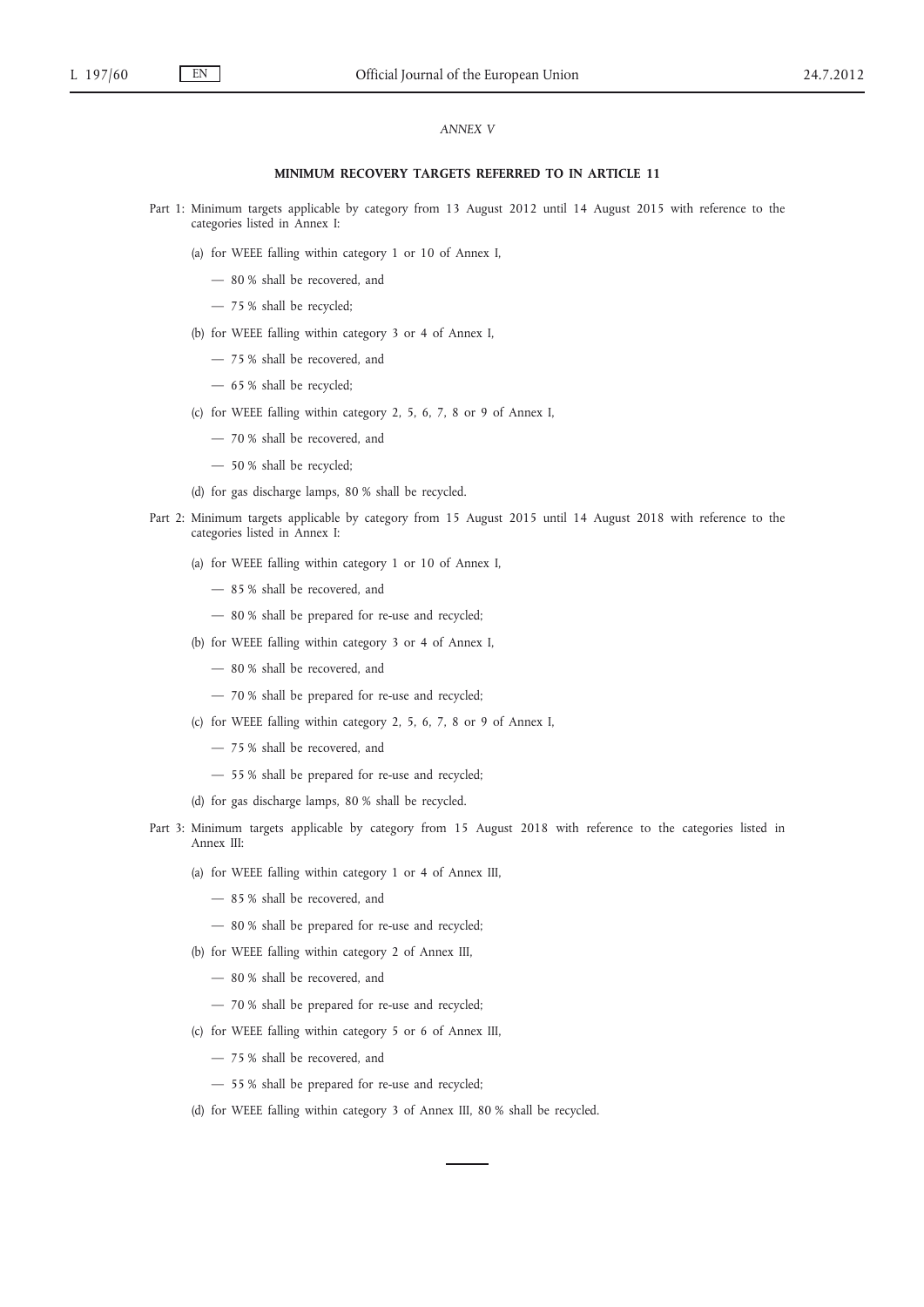## *ANNEX VI*

#### **MINIMUM REQUIREMENTS FOR SHIPMENTS**

- 1. In order to distinguish between EEE and WEEE, where the holder of the object claims that he intends to ship or is shipping used EEE and not WEEE, Member States shall require the holder to have available the following to substantiate this claim:
	- (a) a copy of the invoice and contract relating to the sale and/or transfer of ownership of the EEE which states that the equipment is destined for direct re-use and that it is fully functional;
	- (b) evidence of evaluation or testing in the form of a copy of the records (certificate of testing, proof of functionality) on every item within the consignment and a protocol containing all record information according to point 3;
	- (c) a declaration made by the holder who arranges the transport of the EEE that none of the material or equipment within the consignment is waste as defined by Article 3(1) of Directive 2008/98/EC; and
	- (d) appropriate protection against damage during transportation, loading and unloading in particular through sufficient packaging and appropriate stacking of the load.
- 2. By way of derogation, point 1(a) and (b) and point 3 do not apply where it is documented by conclusive proof that the shipment is taking place in the framework of a business-to-business transfer agreement and that:
	- (a) the EEE is sent back to the producer or a third party acting on his behalf as defective for repair under warranty with the intention of re-use; or
	- (b) the used EEE for professional use is sent to the producer or a third party acting on his behalf or a third-party facility in countries to which Decision C(2001)107/Final of the OECD Council concerning the revision of Decision C(92)39/Final on control of transboundary movements of wastes destined for recovery operations applies, for refurbishment or repair under a valid contract with the intention of re-use; or
	- (c) the defective used EEE for professional use, such as medical devices or their parts, is sent to the producer or a third party acting on his behalf for root cause analysis under a valid contract, in cases where such an analysis can only be conducted by the producer or third parties acting on his behalf.
- 3. In order to demonstrate that the items being shipped constitute used EEE rather than WEEE, Member States shall require the following steps for testing and record keeping for used EEE to be carried out:

Step 1: Testing

- (a) Functionality shall be tested and the presence of hazardous substances shall be evaluated. The tests to be conducted depend on the kind of EEE. For most of the used EEE a functionality test of the key functions is sufficient.
- (b) Results of evaluation and testing shall be recorded.

Step 2: Record

- (a) The record shall be fixed securely but not permanently on either the EEE itself (if not packed) or on the packaging so it can be read without unpacking the equipment.
- (b) The record shall contain the following information:
	- name of item (name of the equipment if listed in Annex II or Annex IV, as appropriate, and category set out in Annex I or Annex III, as appropriate),
	- identification number of the item (type No) where applicable,
	- year of production (if available),
	- name and address of the company responsible for evidence of functionality,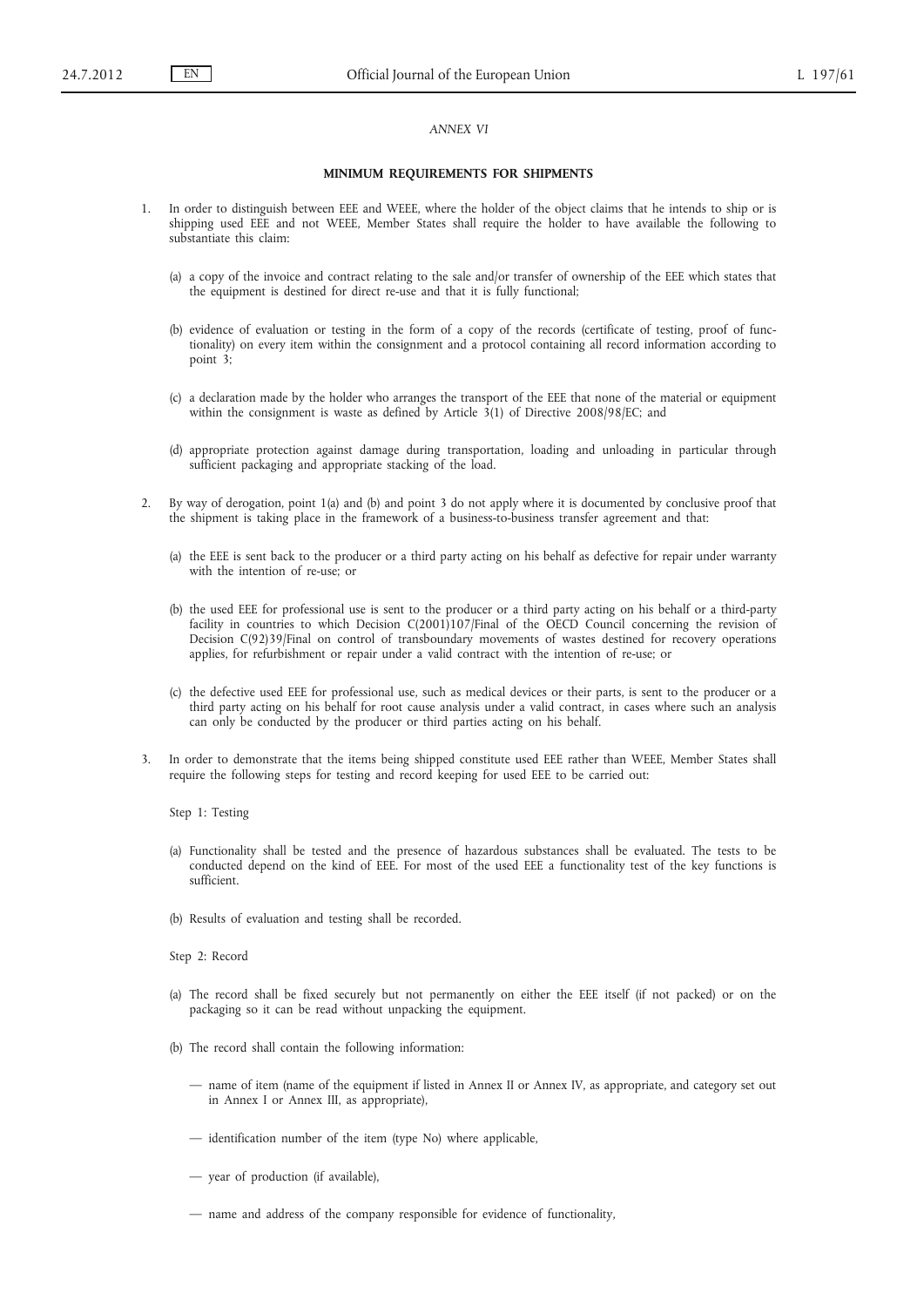- result of tests as described in step 1 (including date of the functionality test),
- kind of tests performed.
- 4. In addition to the documentation requested in points 1, 2 and 3, every load (e.g. shipping container, lorry) of used EEE shall be accompanied by:
	- (a) a relevant transport document, e.g. CMR or waybill;
	- (b) a declaration by the liable person on its responsibility.
- 5. In the absence of proof that an object is used EEE and not WEEE through the appropriate documentation required in points 1, 2, 3 and 4 and of appropriate protection against damage during transportation, loading and unloading in particular through sufficient packaging and appropriate stacking of the load, which are the obligations of the holder who arranges the transport, Member State authorities shall consider that an item is WEEE and presume that the load comprises an illegal shipment. In these circumstances the load will be dealt with in accordance with Articles 24 and 25 of Regulation (EC) No 1013/2006.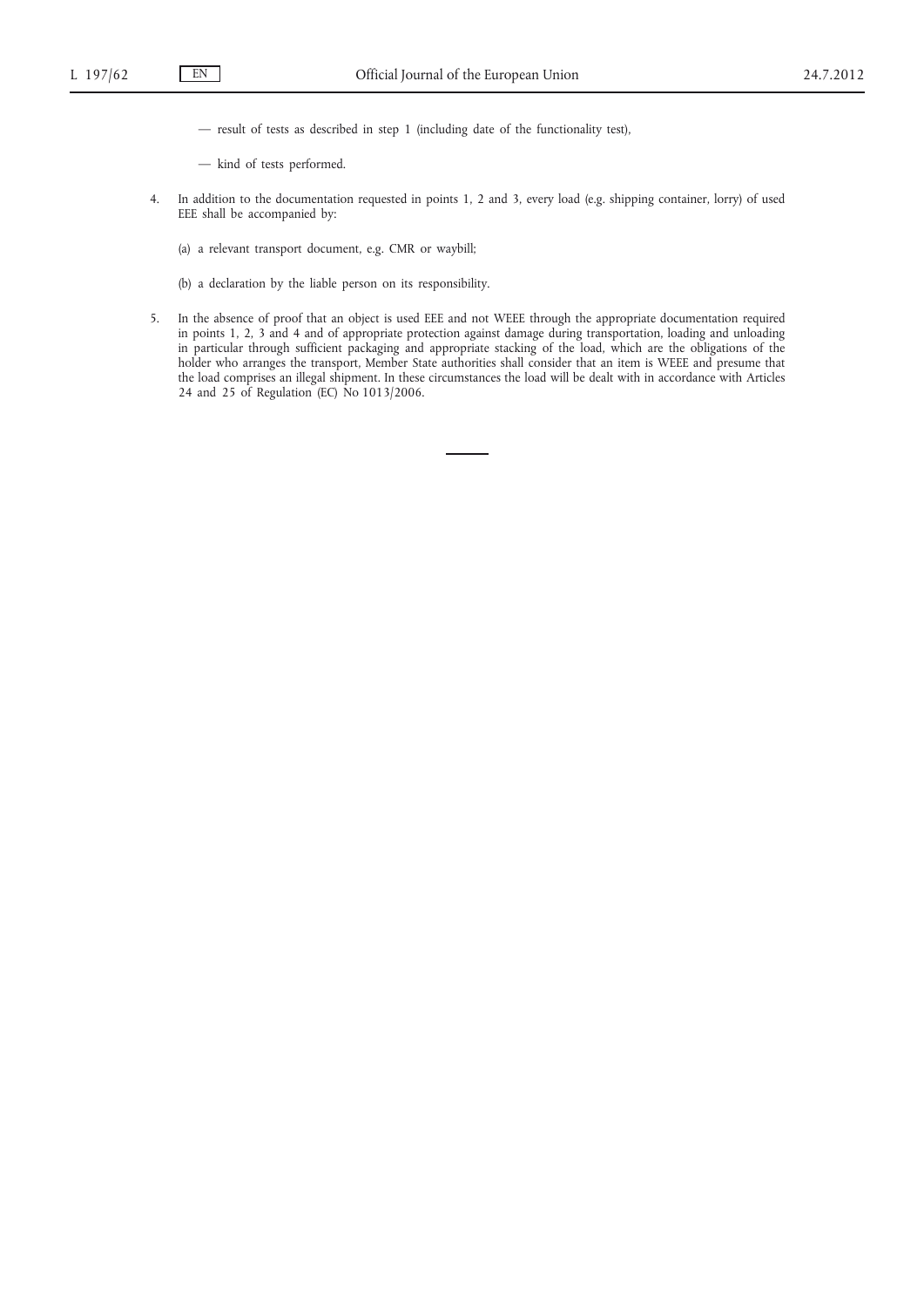#### *ANNEX VII*

#### **Selective treatment for materials and components of waste electrical and electronic equipment referred to in Article 8(2)**

- 1. As a minimum the following substances, mixtures and components have to be removed from any separately collected WEEE:
	- polychlorinated biphenyls (PCB) containing capacitors in accordance with Council Directive 96/59/EC of 16 September 1996 on the disposal of polychlorinated biphenyls and polychlorinated terphenyls (PCB/PCT) (1),
	- mercury containing components, such as switches or backlighting lamps,
	- batteries,
	- printed circuit boards of mobile phones generally, and of other devices if the surface of the printed circuit board is greater than 10 square centimetres,
	- toner cartridges, liquid and paste, as well as colour toner,
	- plastic containing brominated flame retardants,
	- asbestos waste and components which contain asbestos,
	- cathode ray tubes,
	- chlorofluorocarbons (CFC), hydrochlorofluorocarbons (HCFC) or hydrofluorocarbons (HFC), hydrocarbons (HC),
	- gas discharge lamps,
	- liquid crystal displays (together with their casing where appropriate) of a surface greater than 100 square centimetres and all those back-lighted with gas discharge lamps,
	- external electric cables,
	- components containing refractory ceramic fibres as described in Commission Directive 97/69/EC of 5 December 1997 adapting to technical progress for the 23rd time Council Directive 67/548/EEC on the approximation of the laws, regulations and administrative provisions relating to the classification, packaging and labelling of dangerous substances (2),
	- components containing radioactive substances with the exception of components that are below the exemption thresholds set in Article 3 of and Annex I to Council Directive 96/29/Euratom of 13 May 1996 laying down basic safety standards for the protection of the health of workers and the general public against the dangers arising from ionizing radiation (3),
	- electrolyte capacitors containing substances of concern (height > 25 mm, diameter > 25 mm or proportionately similar volume).

These substances, mixtures and components shall be disposed of or recovered in compliance with Directive 2008/98/EC.

2. The following components of WEEE that is separately collected have to be treated as indicated:

— cathode ray tubes: the fluorescent coating has to be removed,

<sup>(</sup> 1) OJ L 243, 24.9.1996, p. 31. ( 2) OJ L 343, 13.12.1997, p. 19. ( 3) OJ L 159, 29.6.1996, p. 1.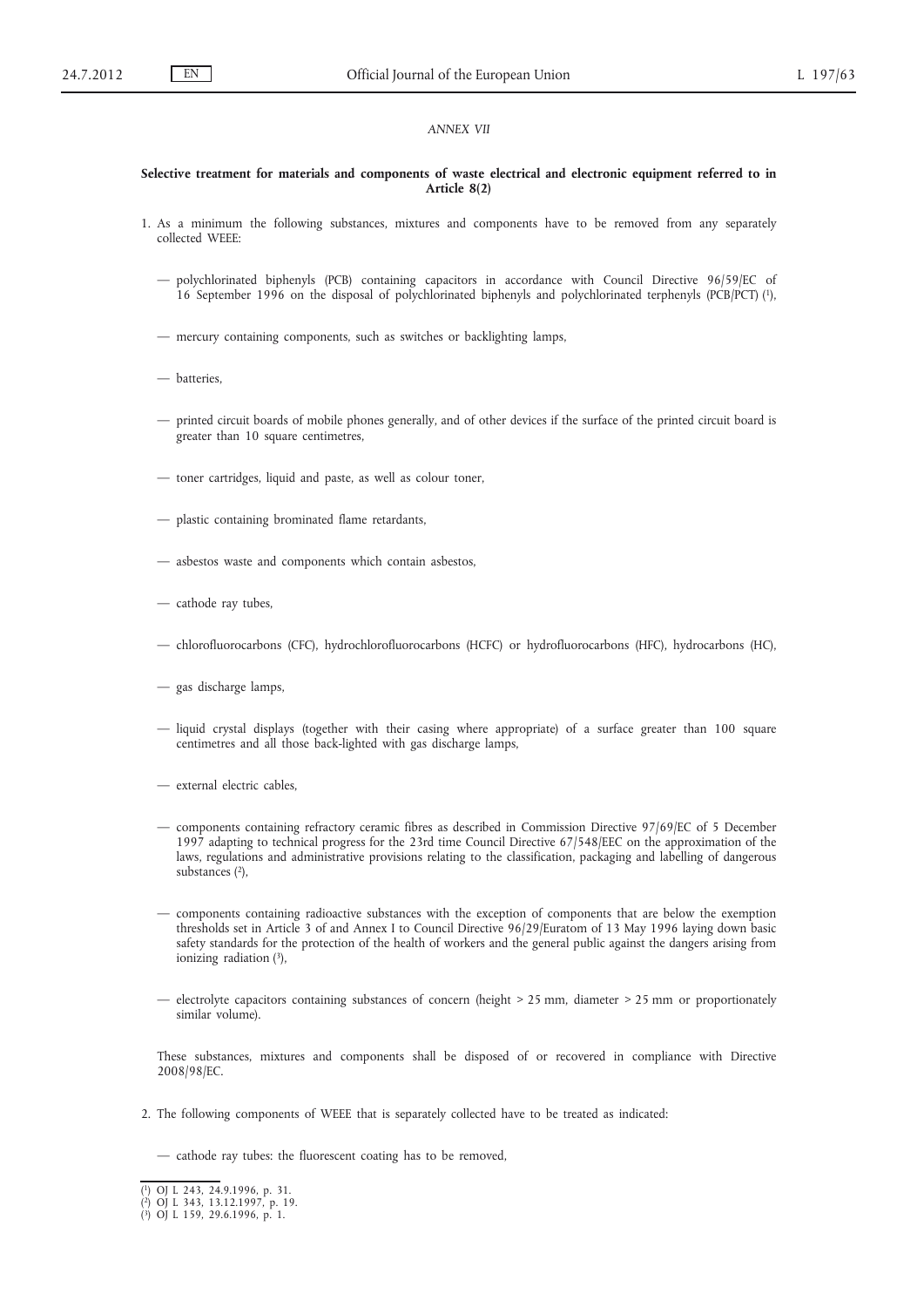- equipment containing gases that are ozone depleting or have a global warming potential (GWP) above 15, such as those contained in foams and refrigeration circuits: the gases must be properly extracted and properly treated. Ozone-depleting gases must be treated in accordance with Regulation (EC) No 1005/2009,
- gas discharge lamps: the mercury shall be removed.
- 3. Taking into account environmental considerations and the desirability of preparation for re-use and recycling, points 1 and 2 shall be applied in such a way that environmentally-sound preparation for re-use and recycling of components or whole appliances is not hindered.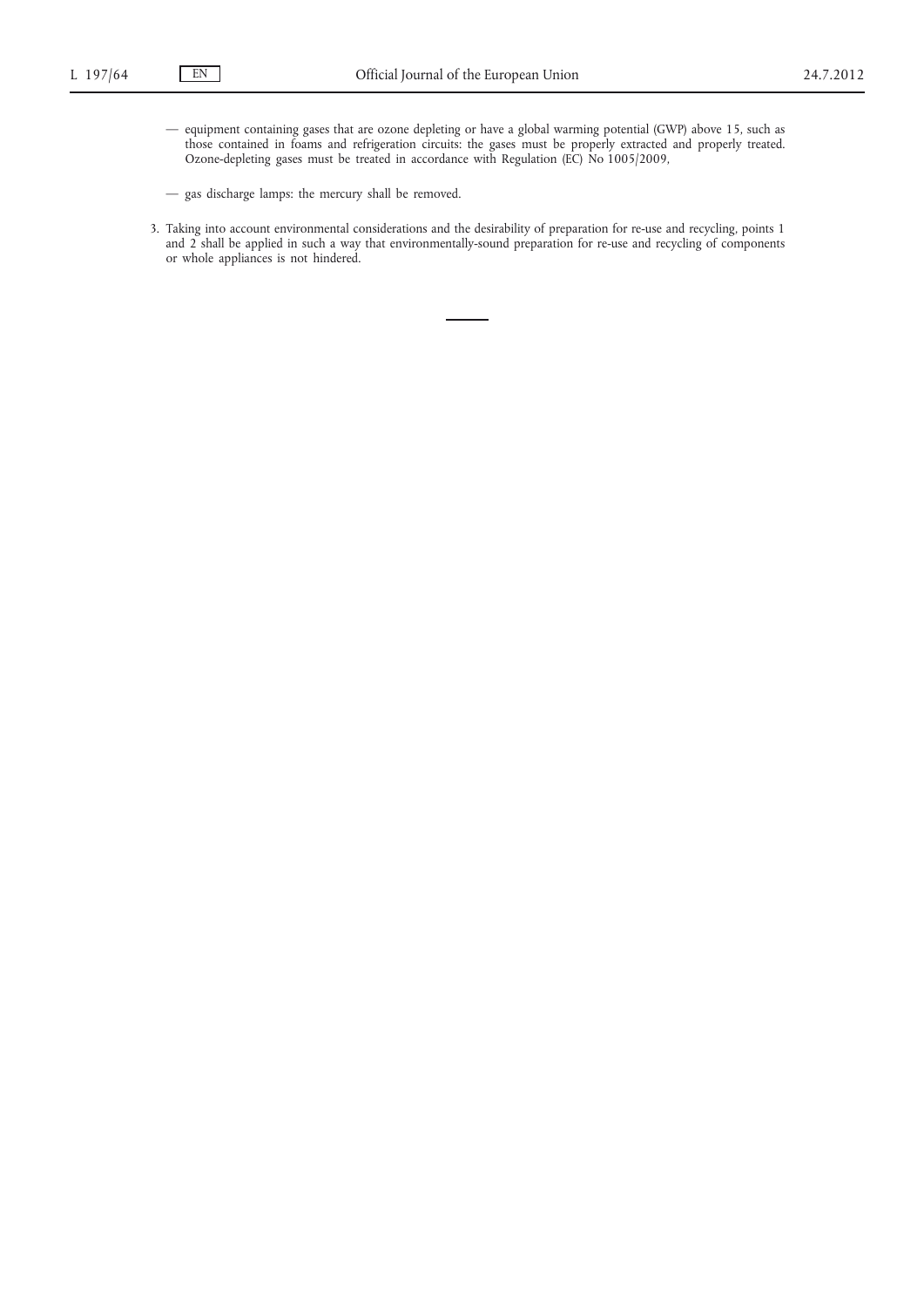## *ANNEX VIII*

## **TECHNICAL REQUIREMENTS REFERRED TO IN ARTICLE 8(3)**

- 1. Sites for storage (including temporary storage) of WEEE prior to its treatment (without prejudice to the requirements of Council Directive 1999/31/EC of 26 April 1999 on the landfill of waste (1)):
	- impermeable surfaces for appropriate areas with the provision of spillage collection facilities and, where appropriate, decanters and cleanser-degreasers,
	- weatherproof covering for appropriate areas.
- 2. Sites for treatment of WEEE:
	- scales to measure the weight of the treated waste,
	- impermeable surfaces and waterproof covering for appropriate areas with the provision of spillage collection facilities and, where appropriate, decanters and cleanser-degreasers,
	- appropriate storage for disassembled spare parts,
	- appropriate containers for storage of batteries, PCBs/PCTs containing capacitors and other hazardous waste such as radioactive waste,
	- equipment for the treatment of water in compliance with health and environmental regulations.

<sup>(</sup> 1) OJ L 182, 16.7.1999, p. 1.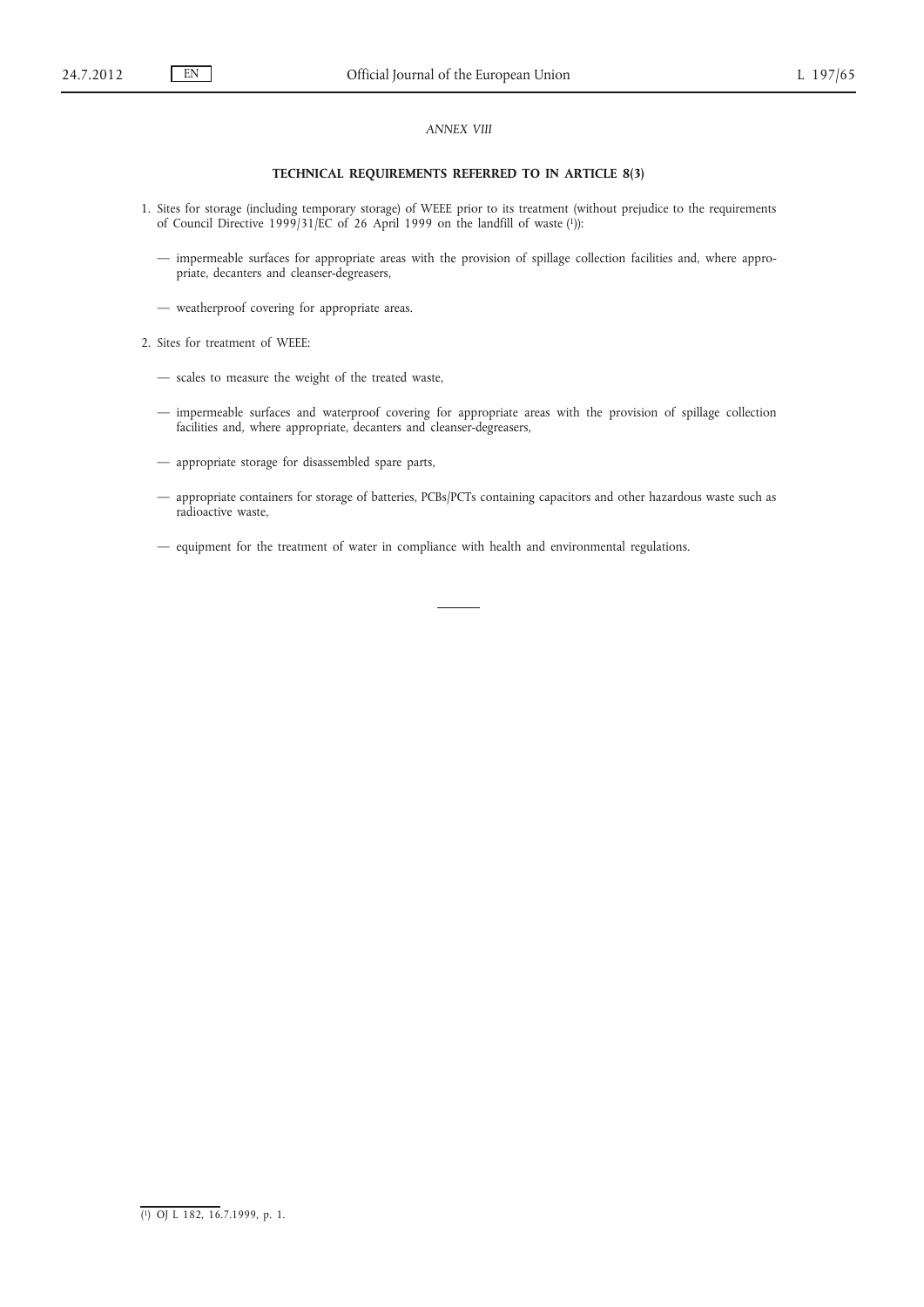*ANNEX IX*

## **SYMBOL FOR THE MARKING OF EEE**

The symbol indicating separate collection for EEE consists of the crossed-out wheeled bin, as shown below. The symbol must be printed visibly, legibly and indelibly.

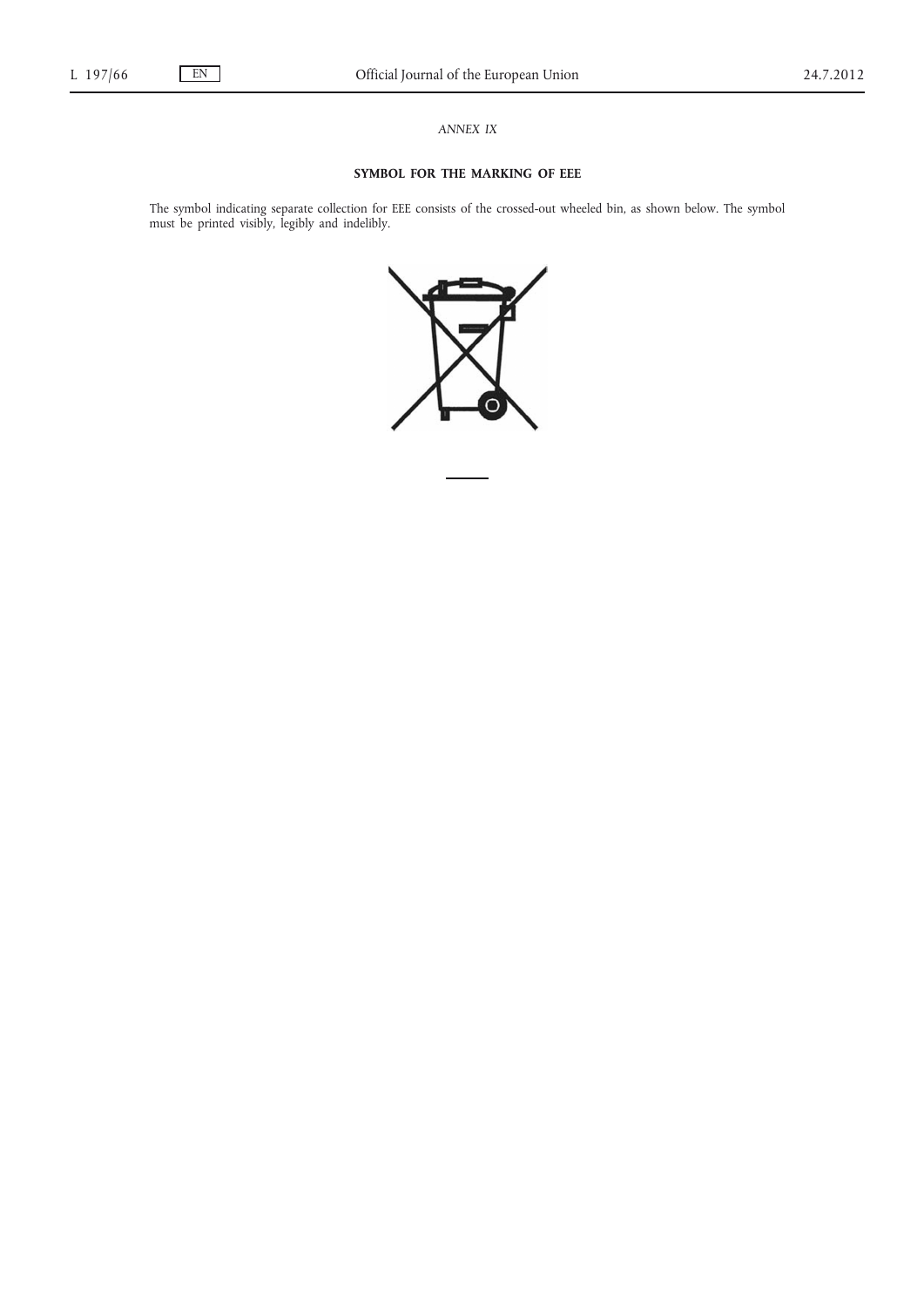## *ANNEX X*

#### **INFORMATION FOR REGISTRATION AND REPORTING REFERRED TO IN ARTICLE 16**

#### A. **Information to be submitted upon registration:**

- 1. Name and address of the producer or of the authorised representative where appointed under Article 17 (postal code and location, street name and number, country, telephone and fax number, e-mail, as well as a contact person). In the case of an authorised representative as defined in Article 17, also the contact details of the producer that is represented.
- 2. National identification code of the producer, including European tax number or national tax number of the producer.
- 3. Category of EEE set out in Annex I or III, as appropriate.
- 4. Type of EEE (household or other than household equipment).
- 5. Brand name of EEE.
- 6. Information on how the producer meets its responsibilities: individual or collective scheme, including information on financial guarantee.
- 7. Selling technique used (e.g. distance selling).
- 8. Declaration stating that the information provided is true.

#### B. **Information to be submitted for reporting:**

- 1. National identification code of the producer.
- 2. Reporting period.
- 3. Category of EEE set out in Annex I or III, as appropriate.
- 4. Quantity of EEE placed on the national market, by weight.
- 5. Quantity, by weight, of waste of EEE separately collected, recycled (including prepared for re-use), recovered and disposed of within the Member State or shipped within or outside the Union.

*Note:* information set out in points 4 and 5 must be given by category.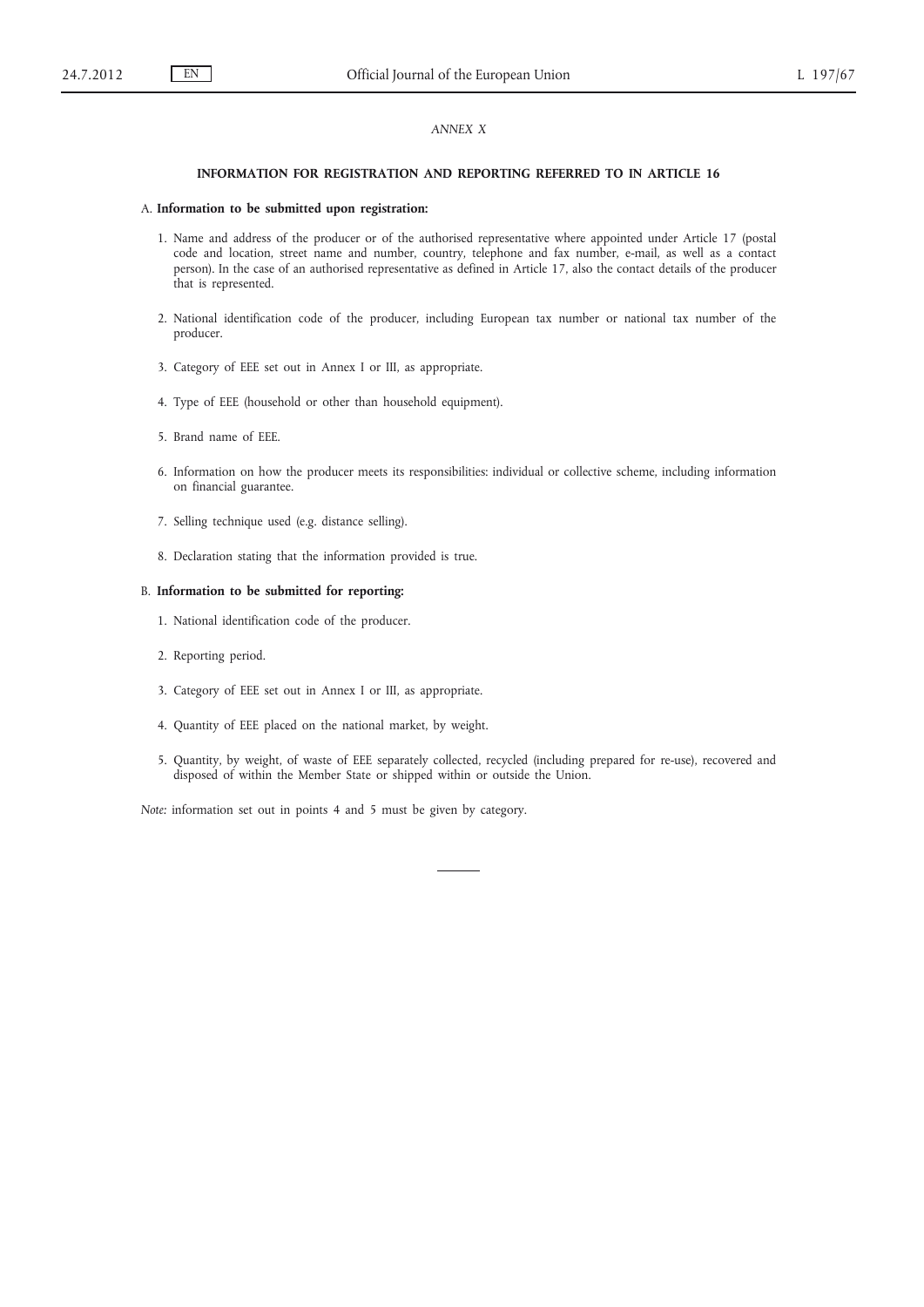# *ANNEX XI*

# **PART A**

*Repealed Directive with its successive amendments*

*(referred to in Article 25)*

| Directive 2002/96/EC on waste electrical and electronic<br>equipment (WEEE) | (OJ L 37, 13.2.2003, p. 24)    |
|-----------------------------------------------------------------------------|--------------------------------|
| Directive 2003/108/EC of the European Parliament and<br>of the Council      | (OJ L 345, 31.12.2003, p. 106) |
| Directive 2008/34/EC of the European Parliament and of<br>the Council       | (OJ L 81, 20.3.2008, p. 65)    |

## **PART B**

*List of time limits for transposition into national law*

*(referred to in Article 25)*

| Directive   | Deadline for transposition |
|-------------|----------------------------|
| 2002/96/EC  | 13 August 2004             |
| 2003/108/EC | 13 August 2004             |
| 2008/34/EC  |                            |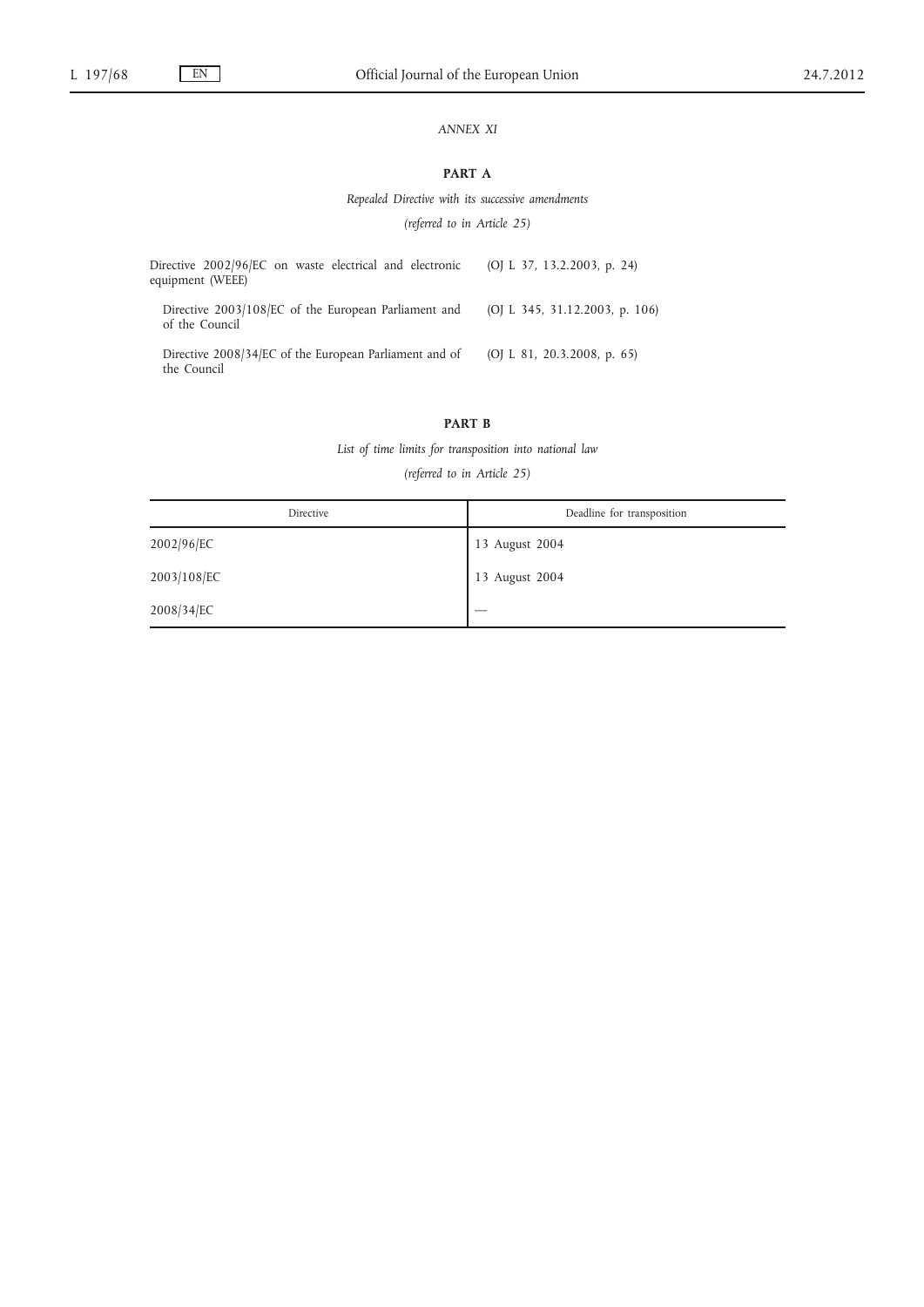# *ANNEX XII*

# **CORRELATION TABLE**

| Directive 2002/96/EC                                  | This Directive                                    |
|-------------------------------------------------------|---------------------------------------------------|
| Article 1                                             |                                                   |
|                                                       | Article 1                                         |
| Article 2(1)                                          | Article 2(1)                                      |
| Article 2(2)                                          | Article 2(2)                                      |
| Article 2(3)                                          | Article 2(3)(a)                                   |
| Article 2(1) (partly)                                 | Article $2(3)(b)$                                 |
| Annex IB, point 5, last item                          | Article $2(3)(c)$                                 |
| Annex IB, point 8                                     | Article $2(4)(g)$                                 |
|                                                       | Article $2(4)(a)$ to (f) and $2(5)$               |
| Article 3(a)                                          | Article $3(1)(a)$                                 |
|                                                       | Article $3(1)(b)$ to $(d)$                        |
| Article 3(b)                                          | Article $3(1)(e)$                                 |
| Article $3(c)$ to $(h)$                               | Article 3(2)                                      |
| Article 3(i)                                          | Article $3(1)(f)$                                 |
| Article 3(j)                                          | Article $3(1)(g)$                                 |
| Article 3(k)                                          | Article $3(1)(h)$                                 |
| Article 3(l)                                          |                                                   |
| Article 3(m)                                          | Article $3(1)(i)$                                 |
|                                                       | Article $3(1)(j)$ to (o)                          |
| Article 4                                             | Article 4                                         |
| Article $5(1)$ to $(2)$                               | Article $5(1)$ to $(2)$                           |
|                                                       | Article $5(3)$ to $(4)$                           |
| Article 5(3)                                          | Article 5(5)                                      |
|                                                       | Article 6(1)                                      |
| Article 5(4)                                          | Article 6(2)                                      |
| Article 5(5)                                          | Article $7(1)$ and $(2)$                          |
|                                                       | Article 8(1)                                      |
| Article 6(1), first and second subparagraphs, and (3) | Article $8(2)$ , $(3)$ and $(4)$                  |
| Annex II(4)                                           | Article 8(4), second subparagraph, first sentence |
| Article 6(1), third subparagraph                      | Article 8(5)                                      |
| Article 6(6)                                          | Article 8(6)                                      |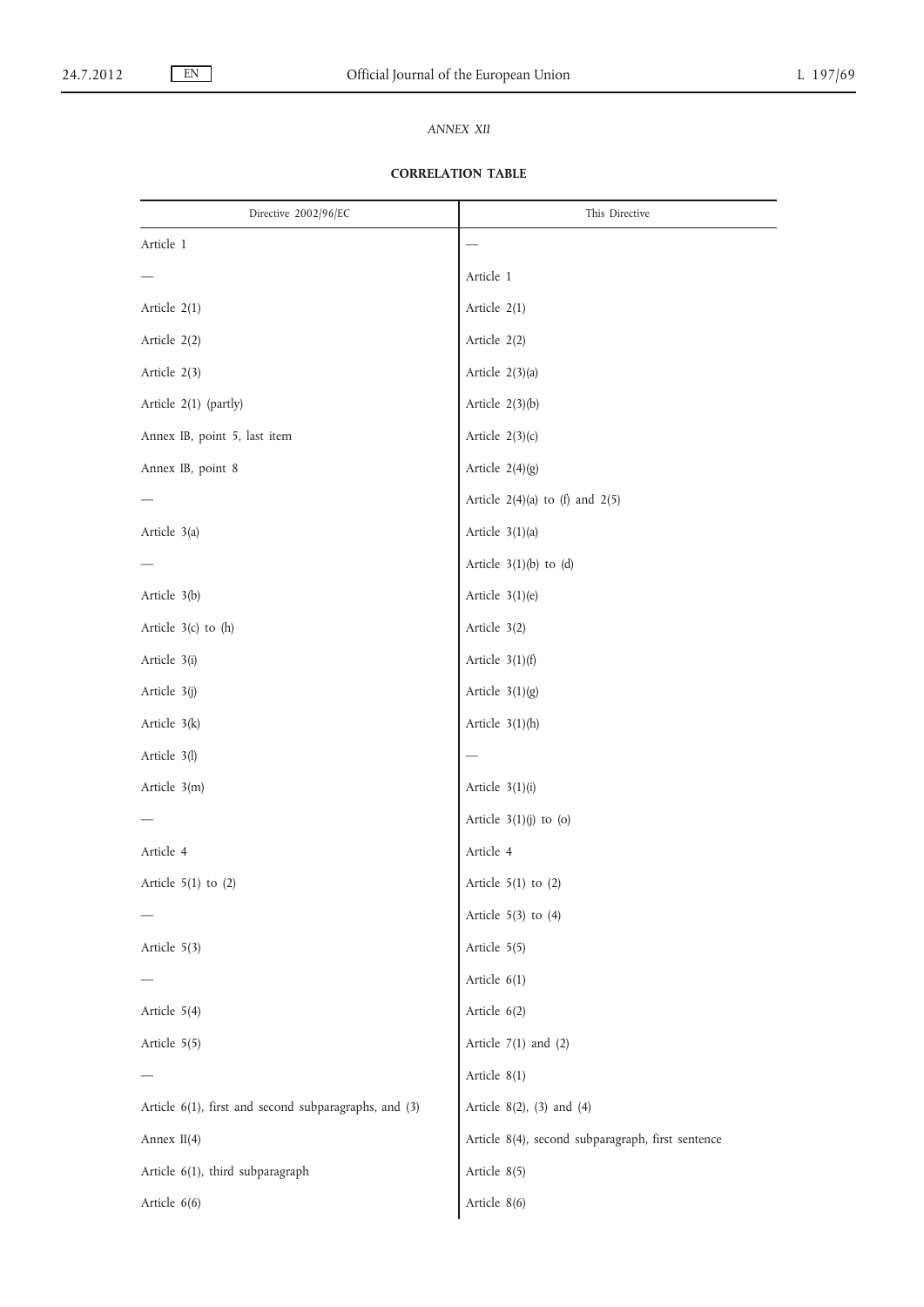| Directive 2002/96/EC                         | This Directive                                          |
|----------------------------------------------|---------------------------------------------------------|
| Article 6(2)                                 | Article $9(1)$ and $(2)$                                |
| Article $6(4)$                               | Article $9(3)$                                          |
| Article $6(5)$                               | Article $10(1)$ and $(2)$                               |
|                                              | Article $10(3)$                                         |
| Article $7(1)$                               |                                                         |
| Article $7(2)$                               | Article $11(1)$ and Annex V                             |
|                                              | Article $11(2)$                                         |
|                                              | Article $11(3)$                                         |
| Article 7(3), first subparagraph             | Article $11(4)$                                         |
| Article 7(3), second subparagraph            |                                                         |
| Article 7(4)                                 |                                                         |
| Article 7(5)                                 | Article $11(5)$                                         |
|                                              | Article $11(6)$                                         |
| Article $8(1)$                               | Article $12(1)$                                         |
|                                              | Article $12(2)$                                         |
| Article 8(2), first and second subparagraphs | Article $12(3)$                                         |
| Article 8(2), third subparagraph             | Article 14(1) (partly)                                  |
| Article 8(3), first subparagraph             | Article 12(4)                                           |
|                                              | Article 12(5)                                           |
| Article 8(3), second subparagraph            | Article 14(1) (partly)                                  |
| Article 8(4)                                 |                                                         |
| Article 9(1), first subparagraph             | Article 13(1), first subparagraph                       |
| Article 9(1), second subparagraph            |                                                         |
| Article 9(1), third subparagraph             | Article 13(1), second subparagraph                      |
| Article 9(1), fourth subparagraph            | Article 13(1), third subparagraph                       |
| Article 9(2)                                 | Article 13(2)                                           |
| Article 10(1)                                | Article 14(2)                                           |
| Article 10(2)                                | Article 14(3)                                           |
| Article 10(3)                                | Article 14(4)                                           |
| Article 10(4)                                | Article 14(5)                                           |
| Article 11                                   | Article 15                                              |
| Article 12(1) (partly)                       | Article $16(1)$ to $(3)$                                |
| Article 12(1), first subparagraph (partly)   | Article 16(4)                                           |
| Article 12(1), second subparagraph           | Article $16(1)$ and $(2)$ and Article $17(2)$ and $(3)$ |